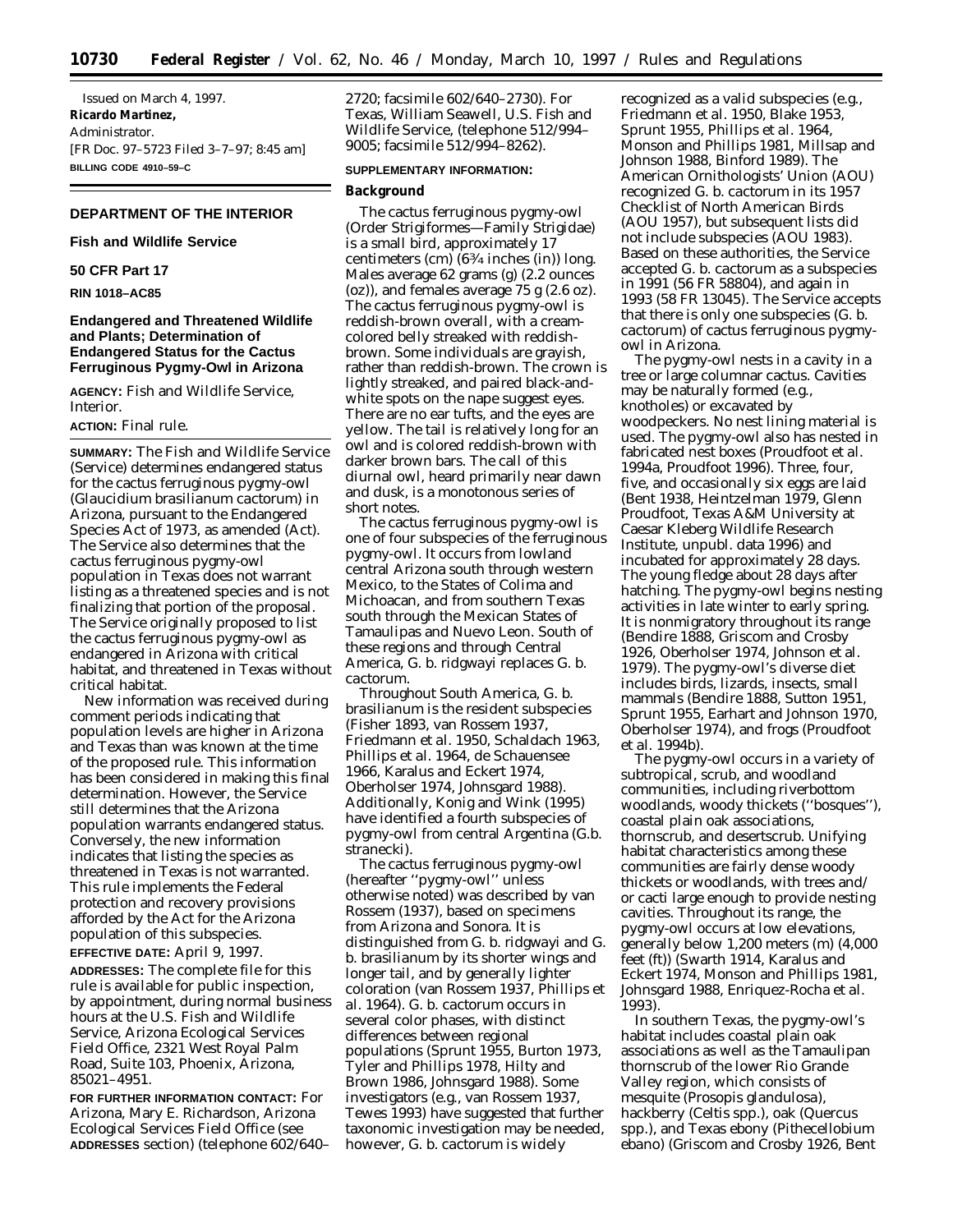1938, Oberholser 1974, Tewes 1992, Wauer *et al.* 1993). In northeastern Mexico it occurs in lowland thickets, thornscrub communities, riparian woodlands, and second-growth forest (van Rossem 1945, AOU 1983, Enriquez-Rocha *et al.* 1993, Tewes 1993). In central and southern Arizona the pygmy-owl's primary habitats were riparian cottonwood (*Populus* spp.) forests, mesquite bosques, and Sonoran desertscrub, but the subspecies currently occurs primarily in Sonoran desertscrub associations of palo verde (*Cercidium* spp.), bursage (*Ambrosia* spp.), ironwood (*Olneya tesota*), mesquite (*Prosopis juliflora*), acacia (*Acacia* spp.), and giant cacti such as saguaro (*Cereus giganteus*), and organpipe (*Cereus thurberi*) (Gilman 1909, Bent 1938, van Rossem 1945, Phillips *et al.* 1964, Monson and Phillips 1981, Johnson-Duncan *et al.* 1988, Millsap and Johnson 1988). In northwestern Mexico the pygmy-owl occurs in Sonoran desertscrub, Sinaloan thornscrub, and Sinaloan deciduous forest as well as riverbottom woodlands, cactus forests, and thornforest (Enriquez-Rocha *et al.* 1993).

The available information indicates that distinct eastern and western populations of the pygmy-owl are definable. The pygmy-owl occurs along the lower Rio Grande and the coastal plain of southern Texas and northeastern Mexico. It also occurs in lowland areas of northwestern Mexico and southern Arizona. The pygmy-owl's elevational distribution, the distribution of habitat, and recorded locations indicate that these eastern and western ranges of the pygmy-owl are geographically isolated from each other and are ecologically distinct. In the United States, eastern and western portions of the pygmy-owl's range are separated by the basin-and-range mountains and intervening Chihuahuan Desert basins of southeastern Arizona, southern New Mexico, and western Texas. The pygmy-owl has never been recorded in this 805 kilometer (km) (500 mile (mi)) wide area (Bailey 1928, Phillips *et al.* 1964, Oberholser 1974, Sartor O. Williams, New Mexico Department of Game and Fish, *in litt.* 1991).

In Mexico, the eastern and western populations are separated by the highlands of the Sierra Madre Oriental and Occidental, and the Mexican Plateau. The pygmy-owl is considered rare on the Mexican Plateau at/or above elevations of 1,200 m (4,000 ft) on the west, and above 300 m (1,000 ft) on the east (Friedman *et al*. 1950). Some sources describe the eastern and western ranges as contiguous at the

southern end of its range, near the southern end of the Mexican Plateau in central Mexico (Johnsgard 1988). Other sources describe these two ranges as disjunct (Burton 1973). In his description of the subspecies, van Rossem (1937) found that Texas specimens exhibited characteristics of both *G. b. cactorum* and *G. b. ridgwayi.* Ultimately, he did not assign Texas ferruginous pygmy-owls to *G. b. cactorum,* but noted that Ridgeway (1914, in Van Rossem 1937) considered them distinct from *G. b. ridgwayi,* and left the taxonomy of Texas pygmy-owls to be *G. b. cactorum* (e.g., Oberholser 1974, Millsap and Johnson 1988).

In addition to geographic separation, the pygmy-owl's eastern and western populations occupy different habitats. Although some broad similarities in habitat physiognomy are apparent (e.g., dense woodlands and thickets), floristically, these eastern and western habitats are very dissimilar. The desertscrub and thornscrub associations in Arizona and western Mexico are unlike any habitats occupied by the pygmy-owl in eastern Mexico and southern Texas. Also, the oak association habitat occupied on coastal plains in southern Texas is unlike any habitat available in the western portion of the pygmy-owl's range. However, the Tamaulipan thornscrub habitat of the east and the riverbottom mesquitecottonwood bosque habitat in Arizona are more similar in physiognomy and to a slight degree in floristic makeup.

The potential for genetic distinctness further supports a distinction between eastern and western pygmy-owl populations. The fact that the pygmyowl is nonmigratory throughout its range suggests that genetic mixing across wide areas may be infrequent. In addition, considerable variation in plumage between regional populations has been noted, including specific distinctions between Arizona and Texas pygmy-owls (van Rossem 1937, Burton 1973, Tyler and Phillips 1978, Johnsgard 1988).

These eastern and western populations of the pygmy-owl may be considered separately for listing under the Act. The Act defines ''species'' as any subspecies . . . and any distinct population segment of any species of vertebrate which interbreeds when mature (section 3(16)). Further, the Service's policy on vertebrate population segments (61 FR 4722) requires that, to be a listable entity under the Act, the population be ''discrete'' and significant. A population segment is ''discrete'' if it is markedly separated from other populations of the same taxon as a consequence of

physical, physiological, ecological, or behavioral factors. A population also can be considered ''discrete'' if it is delimited by international boundaries across which exist differences in management control of the species. The above information indicates that eastern and western populations of the cactus ferruginous pygmy-owl are distinct based on geographic isolation, distribution and status of habitat, and potential morphological and genetic distinctness.

A population segment is considered ''significant'' if its loss would constitute a significant gap in the range of the taxon. The above criteria lead the Service to consider the four separate populations of *G. b. cactorum* for listing purposes—western United States (Arizona), eastern United States (Texas), western Mexico, and eastern Mexico to be both discrete and significant. The Service herein proposes separate actions for these various population segments because the levels of threat, habitats occupied, quality of information, and overall status differ among these four populations.

#### **Previous Federal Action**

The Service included the pygmy-owl on its Animal Notice of Review as a category 2 candidate species throughout its range on January 6, 1989 (54 FR 554). After soliciting and reviewing additional information, the Service elevated *G. b. cactorum* to category 1 status throughout its range on November 21, 1991 (56 FR 58804). A category 1 species was, at that time, defined as a species for which the Service had on file substantial information to support listing, but for which a proposal to list had not been issued as it was precluded by other listing activities. The Service has since discontinued the practice of maintaining a list of species regarded as ''category 1'' or ''category 2'' candidates. Candidates are now considered only those species for which the Service has on file sufficient information to support issuance of a proposed listing rule (61 FR 64481).

Based on an extensive review of information on the subspecies, the Service has determined that it is now appropriate to list the Arizona population as endangered, not to finalize the proposed listing in Texas, and to continue reviewing the pygmyowl in Mexico to determine whether Mexican populations should be proposed for listing. Recent information from Mexico indicates that the subspecies may be more abundant, at least in the southern portion of its range, than originally thought.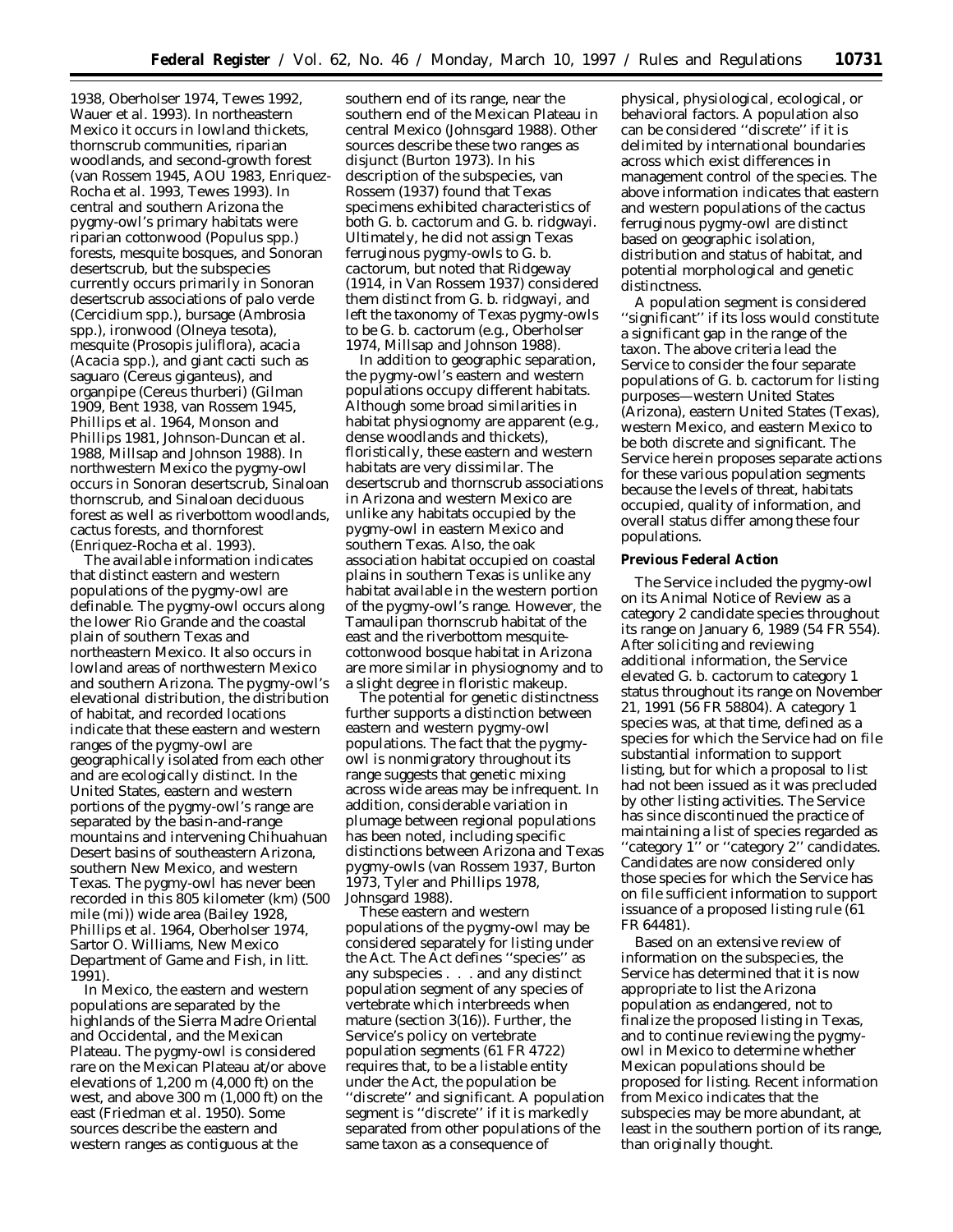On May 26, 1992, a coalition of conservation organizations (Galvin *et al.* 1992) petitioned the Service requesting listing of the pygmy-owl as an endangered subspecies under the Act. The petitioners also requested designation of critical habitat. In accordance with Section 4(b)(3)(A) of the Act, on March 9, 1993, the Service published a finding that the petition presented substantial scientific or commercial information indicating that listing may be warranted, and initiated a status review on the pygmy-owl (58 FR 13045). In conducting its status review, the Service solicited additional comments and biological data on the status of the cactus ferruginous pygmyowl through mailings, a notice in the **Federal Register** (58 FR 13045), and other means.

Section 4(b)(3)(B) of the Act requires the Secretary of the Interior to determine whether listing a petitioned species is warranted within 12 months of the petition's receipt (16 U.S.C. S 1531 *et seq.*). On December 12, 1994, the Service published a 12-month finding on the petitioned action (59 FR 63975). This finding indicated that listing of the cactus ferruginous pygmy-owl was warranted and a proposed rule was published on the same date to list the pygmy-owl as endangered in Arizona with critical habitat and as threatened in Texas without critical habitat.

The processing of this final rule conforms with the Service's final listing priority guidance published on December 5, 1996 (61 FR 64475). The guidance clarifies the order in which the Service will process rulemakings during fiscal year 1997. The guidance calls for giving highest priority to emergency listings (Tier 1) and the second highest priority (Tier 2) to finalizing proposed listings. This final rule falls under Tier 2. At this time there are no pending Tier 1 actions.

### **Summary of Comments and Recommendations**

In the December 12, 1994, proposed rule (59 FR 63975) and associated notifications, all interested parties were requested to submit factual reports or information that might contribute to development of a final rule. The original comment period closed April 11, 1995, then was reopened from May 1, 1995, to May 30, 1995 (60 FR 19013), and again from October 10, 1996, to November 12, 1996 (60 FR 53187).

Appropriate State agencies and representatives, County and City governments, Federal agencies and representatives, scientific organizations, and other interested parties were contacted and requested to comment.

Newspaper/media notices inviting public comment were published in the following newspapers—in the State of Arizona, the Indian Country Today, the Tucson Citizen, the Arizona Republic, the Arizona Silver Belt, the Green Valley News/Sun, and the Eastern Arizona Courier; and for the State of Texas, in the Laredo Morning Times, the Corpus Christi Caller-Times, the Valley Morning Star, the Monitor, and the Brownsville Herald. The inclusive dates of publications were January 6–18, 1995, for the initial comment period; and April 21–26 and October 15–30, 1995, for the first and second extensions of the comment period, respectively.

In response to requests from the public, the Service held two public hearings. Notices of hearing dates and locations were published in the **Federal Register** on April 14, 1995 (60 FR 19013). Appropriate State agencies and representatives, County and City governments, Federal agencies and representatives, scientific organizations, and other interested parties were contacted regarding the hearings. Approximately 300 people attended the hearing in Tucson, Arizona and approximately 30 people attended the hearing in Weslaco, Texas. Transcripts of these hearings are available for inspection (see **ADDRESSES** section).

A total of 123 written comment letters were received at the Service's Ecological Services Field Office in Phoenix, Arizona—30 supported the proposed listing; 1 supported the proposed listing in Arizona only; 1 supported the proposed listing in Texas but was opposed to listing in Arizona; 8 opposed the proposed listing; 14 opposed the proposed listing and proposed critical habitat; 45 opposed only the proposed critical habitat; and 24 either commented on information in the proposed rule but stated neither support nor opposition, provided additional information only, or were nonsubstantive or irrelevant to the proposed listing.

Oral comments were received from 20 parties at the hearings. Written comments received at the hearings or given to Service representatives prior to the hearings are included within the discussion above. Of the oral comments at the hearings, 3 supported the proposed listing; 4 opposed the proposed listing; and 9 expressed neither support nor opposition, provided additional information only, or were nonsubstantive or irrelevant to the proposed listing.

In total, oral or written comments were received from 15 Federal and State agencies and officials, 11 local officials, and 126 private organizations,

companies, and individuals. All comments, both oral and written, received during the comment period are addressed in the following summary with the exception of those pertaining to finalizing critical habitat and the proposed special rule. In accordance with the Service's published listing priority guidance, finalizing critical habitat is of the lowest priority and would only be addressed upon the completion of higher priorities. All comments regarding critical habitat will remain on file with the Service. Since the Service is not finalizing the proposed listing of the pygmy-owl as threatened in Texas, the associated proposed special rule and comments regarding it are now moot. Comments of a similar nature are grouped into a number of general issues. These issues and the Service's responses are discussed below.

*Issue 1:* Other processes, especially conservation agreements in lieu of listing, could be more effective at protecting these species, and would impose fewer regulations and restrictions on land use as compared to Federal listing.

*Comment:* One commenter asked what local, City, and County officials the Service had coordinated with on this action.

*Service Response:* The Service has maintained an active mailing list that includes local, City, and County officials, as well as State and Federal officials and private individuals who have expressed an interest in the pygmy-owl listing process. We have provided copies of **Federal Register** notices, including those announcing public hearing dates, throughout the listing process to individuals on this mailing list. Numerous local, City, County, State, and Federal agencies provided comments during open comment periods, and these comments have been considered in developing the final recommendation for this listing action. The administrative record is available for review, by appointment, during normal business hours (see **ADDRESSES** section).

*Comment:* Several commenters recommended doing conservation agreements in lieu of listing.

*Service Response:* The Service does not believe that a conservation agreement, sufficient to preclude listing in Arizona, is feasible at this time because of the extremely small population size and the numerous threats faced by the species. However, it should be noted that listing of the species does not preclude the future development of habitat conservation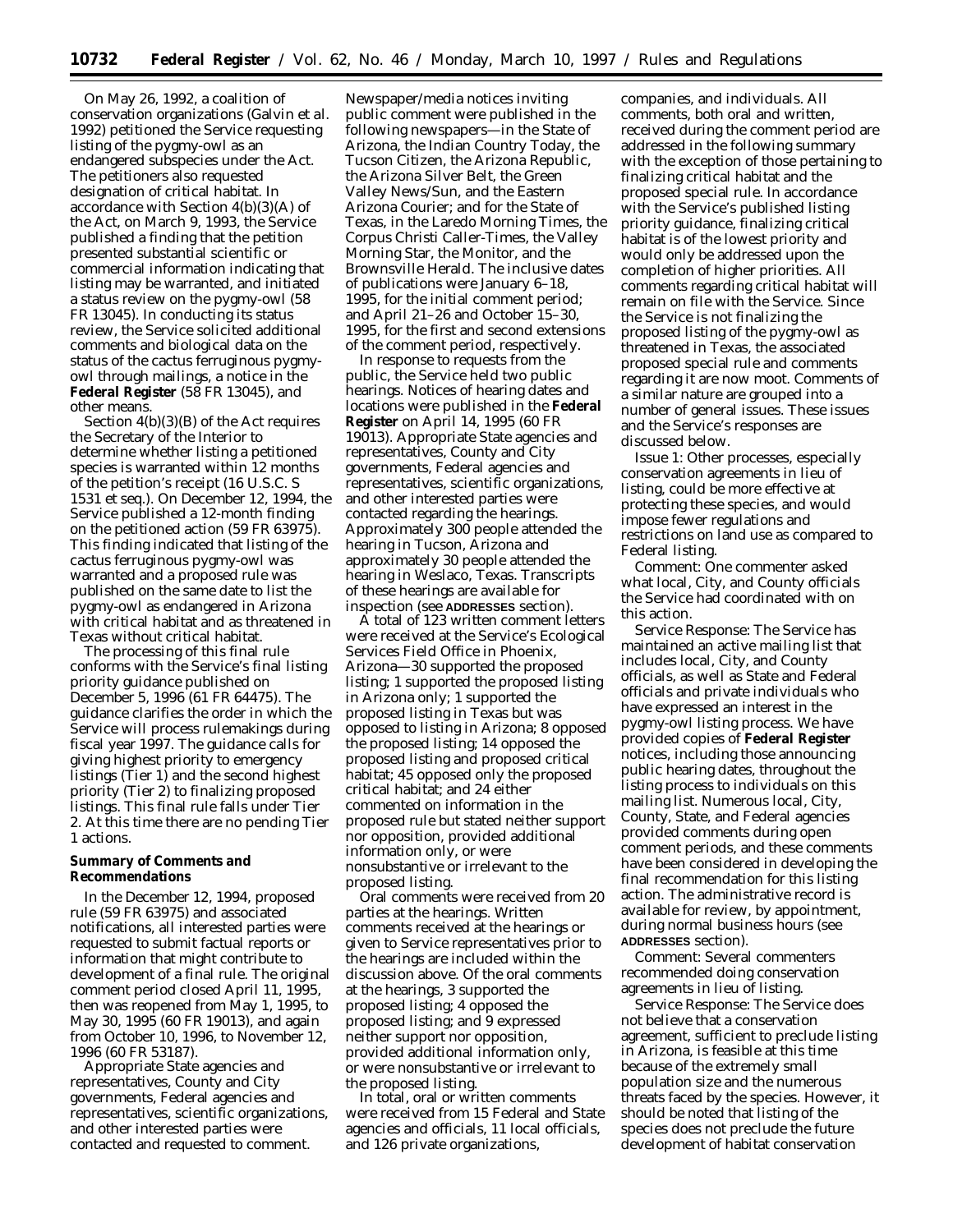plans or other conservation agreements with private individuals or agencies.

*Comment:* Several commenters understood that the Director of the Service has said that states should take the lead on matters of sensitive species, and therefore, the Service should follow its policy and let the states take the lead in addressing the habitat needs of the pygmy-owl and not list it.

*Service Response:* The Service is required to follow the provisions of the Act, and in regard to this action, its implementing regulations on listing in 50 CFR 424. Section 4(a) of the Act clearly assigns the responsibility of making listing decisions to the Secretaries of the Interior and Commerce. However, in making those decisions, the Secretaries are required to take into account conservation actions (section  $4(b)(1)(A)$ ), notify and invite comment from states, counties, and others on the proposed rules (section 4(b)(5)), hold one public hearing on the proposed rule, if requested (section  $4(b)(5)(E)$ , and take other steps to ensure that the concerns of local governments, citizens, and others are considered in the listing decision. The Service has complied with all these requirements for listing the pygmy-owl.

The Service recognizes that unless preempted by Federal authority, states possess primary authority and responsibility for protection and management of fish, wildlife, and plants and their habitats. The Service has and will continue to solicit and utilize the expertise and information provided by the states. The Service will work closely with residents and officials in the management and recovery of the pygmyowl. The Service invites others to work with us on voluntary conservation programs as well.

*Issue 2:* Economic, social, and cultural impacts of listing need to be evaluated and considered in the listing process.

*Comment:* Several commenters requested that the Service study the indirect and direct economic, social, and/or cultural costs and effects of listing the pygmy-owl. Concern was expressed that listing of the species would affect use and value of private property, use of areas of agricultural concern, new construction, trade and landowner rights, minorities, and offroad tour companies. Concern also was expressed that there would be no land owner compensation from the effects of listing. Some commenters stated that the results of this analysis should be weighed with threats, status, and other listing factors in determining whether these species should be listed.

*Service Response:* 50 CFR 424.11(b) requires the Secretaries of the Interior

and Commerce to make decisions on listing based on ''the best available scientific and commercial information regarding a species' status, without reference to possible economic or other impacts of such determination.'' The Service is required to solicit comments from the public on proposed listings and consider those comments in final decisions (50 CFR 424.16), as we have done here. The Service does not have the authority or a regulatory mandate to conduct impact analyses on listing decisions, provide compensation to affected landowners, or take other actions outside of its authority.

*Comment:* Several commenters were concerned that the increased cost and delay associated with projects affected by the proposed rule will cause unreasonable consequences for future developments and/or needed public improvement projects.

*Service Response:* Any discretionary action funded, carried out, or authorized by a Federal agency that may affect a listed species would be subject to the section 7 consultation process. If a Federal agency is involved in developments and/or needed public improvement projects, it would need to evaluate its actions and possible effects on listed species. The Service is required to deliver a biological opinion, which concludes consultation, to the action agency within 135 days of receipt of a request for consultation (50 CFR 402.14(e)). If the action agency incorporates consultation into their planning process and consultation is initiated early, project delays are unlikely. Some additional costs may accrue resulting from meetings with the Service, preparation of documents, and implementation of any reasonable and prudent alternatives or measures in the biological opinion. Private actions that do not require Federal funds, actions, or authorization, such as a private individual building a house with private funds, are not subject to section 7.

*Comment:* Another commenter stated that the proposed listing of the pygmyowl was an attempt to take property rights away from land owners, to gain more power, to increase personnel, and to control all of the rivers, creeks, washes, and water in the country.

*Service Response:* The purpose of this listing is to extend the protection of the Act to the pygmy-owl. This protection does not authorize the Service to increase personnel or assert jurisdiction over water rights, and the Service does not anticipate significant impacts to local economies or to the well-being of citizens. The listing of the pygmy-owl does not, in itself, restrict groundwater pumping or water diversions, does not

in any way limit or usurp water rights, or violate State or Federal water law. Through section 7 consultations, extraction or use of water that is funded, carried out, or authorized by Federal agencies that might adversely affect the pygmy-owl could be modified through reasonable and prudent measures or alternatives in a biological opinion, pursuant to 50 CFR  $402.14$  (h) and (i).

As described in ''Available Conservation Measures'' section, with the promulgation of this rule, Federal agencies will be required to comply with section 7 of the Act to ensure their activities do not jeopardize the continued existence of these species. Compliance with section 7 or other provisions of the Act has never resulted in the wrongful taking of property. The Service does not envision a regulatory scenario that would result in such actions.

*Issue 3:* Information presented in the proposed rule was insufficient to support listing or was in error.

*Comment:* The pygmy-owl warrants an endangered listing in Texas, as opposed to threatened. The species has declined throughout a significant portion of its range in Texas and is now rare, significant threats continue to exist within that state and habitat continues to be low, and future threats to habitat in Texas are significant due to increasing human population near the border with Mexico.

*Service Response:* In Texas, the threats to the species are less prevalent than in Arizona. The Service does not believe listing is warranted at this time. Further discussion of the Service's decision not to finalize the listing proposal in Texas is discussed in the ''Summary of Factors Affecting the Species'' section, and elsewhere in this final rule.

*Comment:* Routine ranching activities have contributed to the decline of the species in Texas, yet the Service asserts that ''present land management by private (Texas) landowners is generally compatible with the well-being of the owl.'' This assertion cannot be squared with all the evidence indicating that the pygmy-owl is in grave danger of extinction in Texas.

*Service Response:* In Texas, pygmyowl records are from two distinct areas. The first area is along the Rio Grande. Agricultural activities have historically resulted in clearing of 95 percent of the native Tamaulipan brushland in this area, as noted in the proposed rule. The second area is north of the Rio Grande Valley, in and around Kenedy County. The owls in these areas occupy coastal oak associations. As noted in this document, impacts to these areas are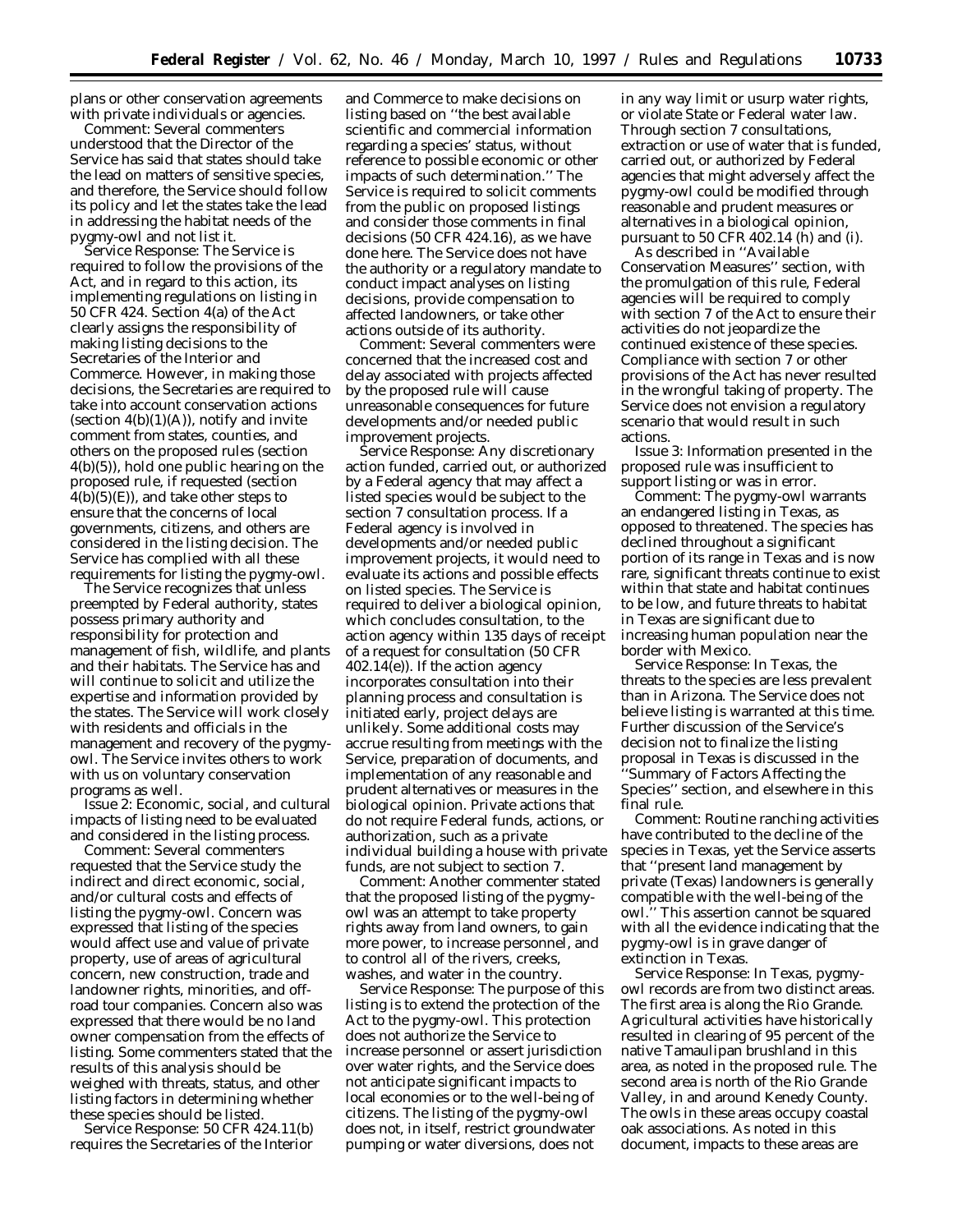lesser, with only limited oak clearing occurring. It is the land management by private landowners in the coastal oak association that is considered generally compatible with the well-being of the pygmy-owl. It is in these areas that the Service anticipates developing conservation agreements with private landowners to ensure conservation of the species.

The Service also will consider developing conservation agreements with willing landowners in the Rio Grande Valley. However, the Service believes that the ongoing establishment of native vegetation along the Rio Grande, as implemented by the Service's National Wildlife Refuge System, holds the most promise for conserving the species in the Rio Grande Valley.

*Comment:* Several commenters stated that Arizona and Texas represent the northern edge of the pygmy-owl's distribution and that most species are uncommon or of marginal occurrence at the edges of their range.

*Service Response:* The Service agrees that Arizona and Texas represent the northernmost portion of the pygmyowl's range. However, we believe the information reviewed and discussed in the final rule indicates that pygmy-owls occurred in higher numbers in Arizona and Texas in the past, and that loss of habitat and other factors have led to their decline. The continued presence of birds in Arizona, including those that are successfully reproducing, indicates a persistent population. In addition, there is a significant population of nesting birds in Texas. The Service believes that listing the Arizona population at this time is necessary to prevent extirpation of the species from that portion of its range within the United States.

*Comment:* Several commenters claimed that the Service misrepresents the work of all nine authors it cites in support of its three subspecies claim. Not one of these authors cited by the Service discusses three subspecies of this owl.

*Service Response:* The use of the scientific name *Glaucidium brasilianum cactorum* in and of itself indicates recognition of a subspecies. Of the authors cited in the proposed and final rules on the discussion of taxonomy, van Rossem (1937), Friedmann *et al.* (1950), Sprunt (1955), AOU (1957), Schaldach (1963), Karalus and Eckert (1974), Johnsgard (1988), and Millsap and Johnson (1988) use *G. b. cactorum* in referencing the pygmy-owl. The leading authority on bird taxonomy, the AOU, recognized the cactus ferruginous pygmy-owl as a subspecies in its 1957 publication. As noted in the proposed

rule and this and final rule, subsequent publications of the AOU have not addressed any subspecies, including that of the pygmy-owl.

*Comment:* Several commenters stated that the Service's analysis of the pygmyowl's habitat preferences was flawed. They questioned whether deciduous riparian woodland is the preferred habitat for the pygmy-owl, and stated that their presence in Sonoran desertscrub is uncommon to rare and unpredictable. It also is possible that the apparent ''shift'' from riparian areas to upland areas closely correlates with the increase in woody brush in Arizona's grasslands that occurred throughout the central and southern portions of the State after the advent of cattle grazing in the late 1800's and early 1900's. There actually may be more suitable habitat now than in historic times when the riparian areas represented the only brushy habitat in what was otherwise primarily a desert grassland setting. Based on its erroneous assumption that the pygmy-owl prefers riparian habitats, the Service has focused its analysis on such habitats and not provided a discussion of threats to other habitat types.

*Service Response:* The proposed rule noted that the majority of the historical records came from along waterways such as the Rillito or Santa Cruz rivers, but also noted that Sonoran desertscrub provided suitable habitat for the pygmyowl in central and southern Arizona. As noted within this final rule, naturalists collecting specimens have indicated that the pygmy-owl was rare in Sonoran desertscrub (see references to Kimball 1921, Johnson and Haight 1985, and Taylor 1986 within the text of the final rule). Since publishing the proposed rule, additional birds were found in Arizona, and the text within this final rule has been adjusted accordingly. The majority of the birds in the Arizona population occur in Sonoran desertscrub habitat.

While there may be more ''woody brush'' in Arizona today as a result of cattle grazing, not all of this vegetation is suitable pygmy-owl habitat. The pygmy-owl is known to occur in Sonoran desertscrub where that desertscrub is particularly dense and supports either saguaro cactus, organ pipe cactus, or mesquites of sufficient size for cavity nesting. In those Sonoran desertscrub areas where the pygmy-owl has been found in the last few years, a density of understory vegetation is also present. Surveys have occurred in areas known to support this vegetation, with negative results in some instances.

This final rule includes modifications to language in the proposed rule to

indicate that pygmy-owls historically and currently use Sonoran desertscrub within the State of Arizona. The proposed rule also was modified to include language on the threats to this Sonoran desertscrub habitat, which are primarily from urban development.

*Comment:* One commenter stated that endangerment of the pygmy-owl in the Verde River area is due to the absence of federally placed signs, patrols, and follow-ups on shooting incidents.

*Service Response:* There are no known current records of pygmy-owls in the Verde River area and the Service is unaware of any shooting incidents that involved the pygmy-owl. The Service does not believe that posting of signs and conducting patrols in this area would benefit the owl at this time. Currently, with the exception of a few birds located on Organ Pipe Cactus National Monument (OPCNM), the pygmy-owl occurs on private land, and it is not within the Service's authority to place signs or conduct patrols on private property.

*Comment:* Some commenters suggested that the pygmy-owl is not in danger of extinction in all or a significant part of its range and that the Service overstates the threats to the species. The Service has failed to present any evidence of a particular threat to the pygmy-owl that has suddenly arisen and that is likely to lead to extinction unless curtailed. One commenter stated that the Service failed to establish that the removal of riparian forests and the diversion and channelization of natural watercourses, and pumping groundwater may also cause the diminishment of the species. One commenter claimed the Service overstates the effects of groundwater pumping and surface water diversions upon particular species of wildlife, and fails to distinguish among such water uses. Some commenters claimed the Service did not support assertions of habitat loss from traditional, historical, public and private land uses with reference to any scientific facts. One commenter asserted that there is no threat of destruction, modification, or curtailment of habitat.

*Service Response:* The Service does not believe that the threat to this species or its habitat in Arizona has been overstated. As noted within this final rule, the Service must evaluate the best scientific and commercial information available and determine if the proposal meets the definition of endangered or threatened based on any of the five listing factors. The Service completed this evaluation and finds that the pygmy-owl in Arizona meets the definition of endangered, owing to three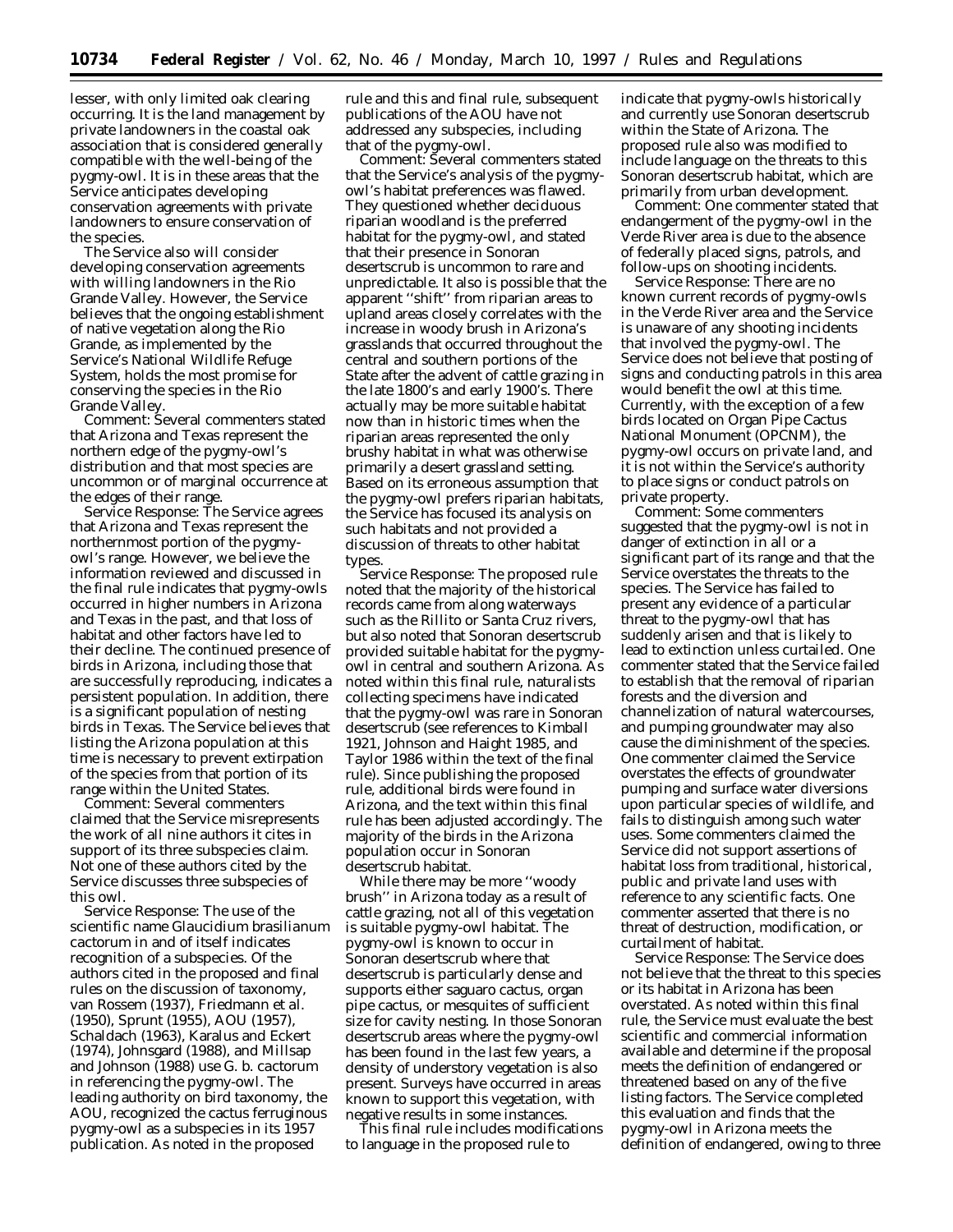of the five factors, namely the present or threatened destruction, modification, or curtailment of its habitat or range, the inadequacy of existing regulatory mechanisms, and other natural or manmade factors affecting its existence.

The historic loss of riparian habitat in Arizona is well documented. Because of the current location of the largest known Arizona pygmy-owl population and pending developments in this key area, the Service believes that imminent threats have been identified. The factors related to this listing are provided in detail in the final rule under the ''Summary of Factors Affecting the Species'' section.

In response to the comment that the Service failed to establish that the removal of riparian forests, and the factors that cause it, also may cause the diminishment of the species, the Service notes that a variety of activities has been responsible for the loss of riparian habitat in the State of Arizona. Through historic records, the pygmy-owl is noted to have occurred in riparian areas prior to the mid-1900's and was described as a ''common,'' ''abundant,'' ''not uncommon,'' and ''fairly numerous'' resident of lowland central and southern Arizona in cottonwood forests, mesquite-cottonwood woodlands, and mesquite bosques along the Gila, Salt, Verde, San Pedro, and Santa Cruz rivers, and various tributaries. We believe, therefore, the statement is justified that the loss of riparian habitat has led to its decline. Numerous authors were cited with respect to this statement, and their names are provided in the final rule. Should all or a significant portion of the habitat within the range of a given species be removed or altered, diminishment of the species is not an unlikely result. The Service believes the link between habitat loss and the decline of the pygmy-owl has been made in the text of this final rule. The Service believes that the assertions of habitat loss from traditional, historical, public, and private land uses are well documented within the final rule under the section ''Summary of Factors Affecting the Species,'' particularly that section under the ''Western Populations'' subsection.

*Comment:* Several commenters suggested that no evidence exists to support the statement that the pygmy owl is declining, and others noted that the listing of a species should be based upon something more than the rarity of that species in a particular part of the United States.

*Service Response:* The Service has completed a review of available literature and believes that the information indicates that there has

been a decline of the species in both Arizona and Texas. However, the Service does not believe the pygmy owl's decline is significant enough in Texas to warrant listing the species as threatened.

As discussed in the final rule, the pygmy-owl was described as a ''common,'' ''abundant,'' ''not uncommon,'' and ''fairly numerous'' resident of lowland central and southern Arizona, in riparian habitat along numerous drainages prior to the mid-1900's. In most instances, observations of pygmy-owls were made during site visits where the author was documenting all species observed over a given area, without focusing on the pygmy-owl. In contrast, Hunter (1988) found fewer than 20 verified records of pygmy-owls in Arizona for the period of 1971 to 1988, and recent survey efforts, focusing specifically on pygmy-owls, have located a total of 19 individuals at the highest, with most annual survey results being 2 to 3 birds.

It should be noted that there are five listing factors, as detailed in the text of this rule. While the pygmy-owl could be called rare, and while the Service believes the decline in numbers of individual birds to be an important piece of information, the recommendation to add the pygmy-owl in Arizona to the endangered species list was based on an analysis of the five listing factors.

*Comment:* Even the few reports that the Service did examine with respect to historic abundance were reported incorrectly or were not found in the Service files.

*Service Response:* Coues (1872) has been removed as a reference from that section of the listing that addresses species abundance in the early 1900's. However, the Service has verified that the remainder of the literature citations (Bendire 1888, Fisher 1893, Breninger 1898 *in* Bent 1938, Gilman 1909, Swarth 1914) were correctly quoted. All literature cited within this final rule is on file at the Service's Arizona Field Office (see **ADDRESSES** section).

It is important to note that, while the Service believes the number of birds has declined, the decision to list the pygmyowl does not depend entirely on population trends of the pygmy-owl. It also is necessary to assess current threats to the remaining birds, through evaluation of the five listing factors. If this evaluation indicates that the number of birds known to currently occur in Arizona and Texas are under sufficient threat to cause them to be in danger of extinction or endangerment, the Service must make the decision to list the species. As outlined in this final

rule, the Service believes analysis of the best scientific and commercial data indicates that the pygmy-owl is threatened with extinction in Arizona and warrants listing as an endangered species.

*Comment:* Not a single source listed by the Service ever conducted any analysis that would allow one to conclude that 90 percent of the riparian areas have been lost or modified. The fact that the Service presents an unfounded conclusion as scientific fact, without appropriate qualification, undermines the credibility of every other conclusion it has expressed and provides evidence that the rule is intended to further a political or other agenda unrelated to necessary protection for the pygmy-owl.

*Service Response:* The State of Arizona has twice recognized the loss of riparian habitat. The Governor's Riparian Task Force concluded that 90 percent of the riparian habitat in Arizona had been lost. This document is cited in the proposed rule and this final rule. Additionally, the Arizona Game and Fish Department (AGFD) stated that 90 percent of the State's riparian habitat had been lost in their November 1988 issue of Wildlife Views (AGFD 1988). This source has been added to this final rule. The Service has previously published literature (Department of Interior 1988) on the loss of riparian habitat indicating that an estimated 10 percent of the original riparian on the Colorado River remains, while 5 percent of the original riparian on the Gila River remains. This document states that only approximately 15 percent of the original riparian area in Arizona remains in its natural form. This citation also has been added to this final rule. The final rule has been modified to reflect this figure, as well as the 90 percent figure. The remainder of the references in this section address disturbance of riparian areas due to various activities, and address losses, although percentages are not provided.

*Comment:* The Service's statement that the pygmy-owl is now rare or absent in northern Sonora, within 150 miles of the United States-Mexico border, is incorrect. The Service inaccurately cites Russell and incorrectly assesses the status of the pygmy-owl in northern Sonora.

*Service Response:* The Service believes the literature cited in this final rule supports this statement. The reference to Monson and Russell, however, has been deleted.

*Comment:* Some commenters were concerned that the available information was not sufficient to accurately identify all areas or habitats with the potential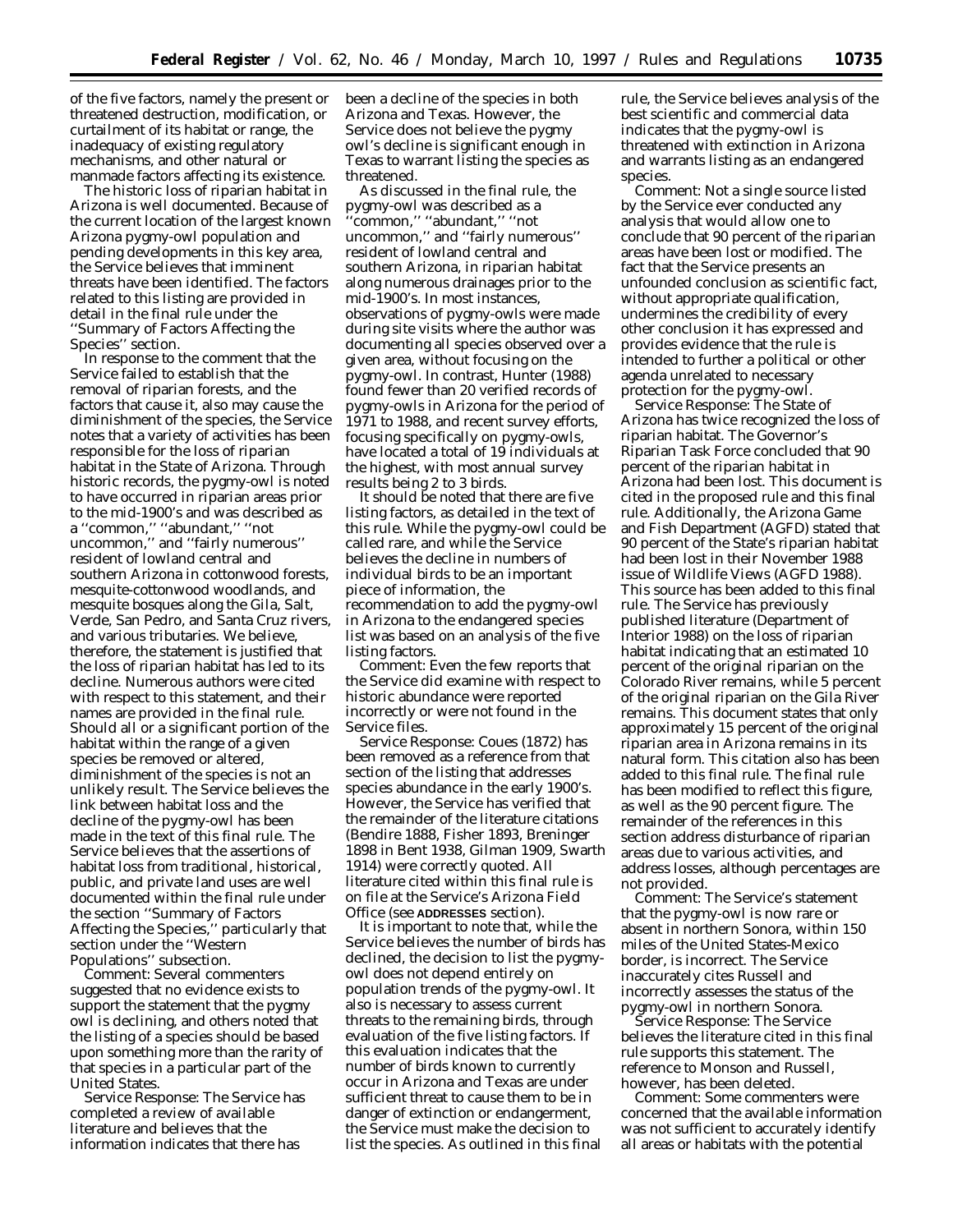to support the species. Others suggested that more surveys, genetic data, information on pygmy-owls from Mexico, and dispersal data are needed.

*Service Response:* The Service agrees that many aspects of the ecology of this species are poorly understood and need further study. These aspects are treated as uncertainties here and in the proposed rule. Despite these uncertainties, sufficient surveys have been conducted to adequately assess the current status of the species, its perceived threats, and whether or not listing is warranted. The Service is not required to study and answer all questions concerning the ecology or status of a species before it may be listed. Rather, the Service is required to make listing determinations on the basis of the best scientific and commercial data available (section  $4(b)(1)(A)$  of the Act).

*Comment:* One commenter stated that prey or lack of prey would not be a hindrance to the population. Similarly, one commenter asked what would happen if the prey items on which the pygmy-owl feeds were to become endangered.

*Service Response:* The Service interprets this comment to mean that it is not a lack of prey that has led to the decline of the pygmy-owl. The Service concurs with this statement. Studies have indicated that the pygmy-owl is a generalist with a diverse diet, including a variety of species of birds, insects, reptiles, small mammals, and amphibians. Therefore, it is unlikely that a lack of prey items, in and of itself, has contributed to a decline in the subspecies. Similarly, because the pygmy-owl uses a wide variety of prey items, it is unlikely that its feeding habitats would lead to the endangerment or extinction of a species. Should one of its prey items become extinct for other reasons, it should not have an adverse effect on the pygmyowl.

*Comment:* One commenter stated that pygmy-owls were not extirpated in Arizona.

*Service Response:* The Service concurs with this statement. Surveys for 1996 indicated a total of 19 known birds, with 2 additional unconfirmed sightings. The final rule has been modified to amend the statement on extirpation that appeared in the proposed rule.

*Comment:* One commenter stated that a source for the map in the proposed rule was not given.

*Service Response:* The Service used various published and unpublished information to develop the **Federal Register** map.

*Issue 4:* The Services information is not based on the best scientific or commercial information.

*Comment:* A commenter stated that riparian loss is being addressed through various means, and listed several examples. It was further stated that the State of Arizona is committed to statutorily mandating riparian conservation so no other protection is necessary.

*Service Response:* The Service supports rehabilitation of riparian areas. However, the acres of riparian habitat that have been altered or removed since the early 1900's exceed those which have been rehabilitated. In addition, these projects have only recently been funded, and many years will be needed to determine their effectiveness in restoring riparian habitat and the resulting effect on pygmy-owl populations. Further, riparian loss is only one of many factors affecting the pygmy-owl.

*Comment:* Some commenters claimed that the Service ''mis-cites'' several authors to support the claim that the pygmy-owl's habitat is threatened by destruction and modification, that it was a commonly found inhabitant of mesquite bosques in Arizona, and that river bottom forests and bosques supported the greatest populations of pygmy-owls.

*Service Response:* Additional information has been added to the final rule to indicate that pygmy-owls were found historically in Sonoran desertscrub in central and southern Arizona. However, the Service believes that the available literature indicates that the majority of birds found by early naturalists were found in the riparian and mesquite bosque habitat along the major drainages in central and southern Arizona.

*Comment:* One commenter questioned the importance of mesquite habitat in Texas.

*Service Response:* As noted in this final rule, the pygmy-owl historically occurred in dense mesquite thickets along the Rio Grande. Further, as noted under section A, ''The present or threatened destruction, modification, or curtailment of its habitat or range'' for Texas, pygmy-owls have been detected in 1994 and 1995 on two of the ranches in Texas that support mesquite woodlands.

*Comment:* The Service has failed to examine the reports of many other early explorers who surveyed for wildlife but found few or no pygmy-owls. The Service only reviewed reports of early naturalists and ornithologists that actually referenced the pygmy-owl in their reports.

*Service Response:* The absence of a reference to pygmy-owls in the published reports of early naturalists does not establish absence of the species. It is possible that a naturalist who did not indicate that pygmy-owls were seen may not have known the species or may not have observed the species when the species was, in fact, present.

*Comment:* The Service has proposed the listing of the pygmy-owl without due regard to the studies currently being conducted by Dr. Sam Beasom of Texas A&M University.

*Service Response:* Although the proposed rule did not quote Dr. Beasom's studies, information from these studies has been included in the final rule. This information has been considered in reaching a final decision on listing of the pygmy-owl.

*Comment:* Much of what the Service assumes is true regarding the effects of groundwater pumping and surface water diversions is an ongoing debate among hydrologists, geologists and other experts. The Service's failure to consult the Arizona Department of Water Resources and other experts is a failure to consider the best scientific data available.

*Service Response:* The text of the final rule cites several sources indicating that pumping of groundwater, along with several other activities, has led to the reduction of riparian habitat. The Service believes that the connection between groundwater pumping and its effects on riparian habitat have been adequately documented through these sources. In addition, information was solicited from State and Federal agencies, as well as the public, and comments received during the open comment periods were evaluated as part of this analysis.

*Comment:* The Service has not completed any groundtruthing of data or notified the landowners of groundtruthing.

*Service Response:* For obvious reasons, the Service cannot groundtruth historical observation data. However, survey efforts conducted by the OPCNM, the AGFD, and the Service since 1990 have been conducted on the ground. The AGFD, which has conducted the work in the Tucson area, has contacted private landowners regarding their survey work in that area.

*Comment:* Some commenters felt that the rule was based on assumptions, hearsay, speculative observations, and anecdotal evidence, not scientific data, and that the Act does not provide for listing based on this type of information.

*Service Response:* The Service has used the best scientific and commercial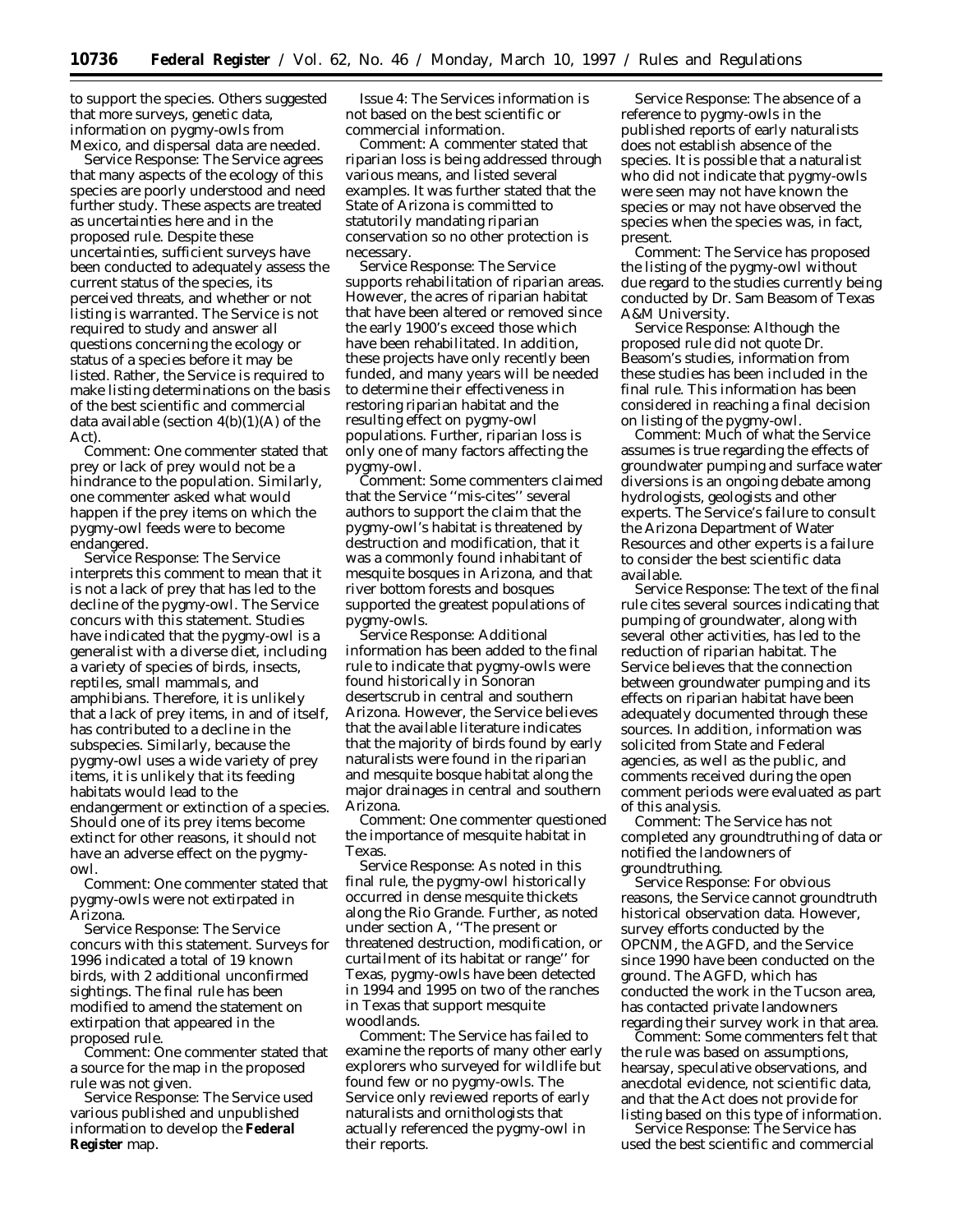information available in its determination to list the pygmy-owl. The threats have been documented under the ''Summary of Factors Affecting the Species'' section. The Service believes there are adequate references within the final rule to document the detrimental effects of overgrazing, as well as other activities, on riparian habitat in the Southwest. Evidence presented in the literature and summarized in the final rule, including recent studies on the pygmy-owl in Texas and Arizona, indicate the importance of the different habitat types to pygmy-owls in the two different populations. The Service believes that the historical information referenced in the final rule, while potentially considered anecdotal or speculative, is important in developing an understanding of the subspecies. However, the Service did not rely solely on this information in developing a recommendation to list.

*Comment:* The rule suggests that different population segments tend to inhabit different habitat, although the various habitats do appear to share some basic characteristics. The rule then seems to suggest that within a specific area, the bird seems to need specific vegetation criteria. It seems the bird is far more adaptable than the Service gives it credit.

*Service Response:* As noted in the proposed rule and in this final rule, the eastern and western populations of the pygmy-owl inhabit different vegetation communities. Although these communities consist of different plant species (for example, live oak-honey mesquite and ebony in Texas, versus saguaros and cottonwood-willow in Arizona), there are common characteristics in the two communities, such as some form of vegetation large enough to support cavity nesting and a dense understory.

*Comment:* The cactus ferruginous pygmy-owl is not a separate species of the ferruginous pygmy owl.

*Service Response:* The Service considers the cactus ferruginous pygmyowl to be a subspecies of the ferruginous pygmy-owl. The Service refers the commenter to the discussion on taxonomy under the ''Background'' section.

*Comment:* DNA analysis suggests lack of differentiation between Mexican and Texas populations, so there is no need to list.

*Service Response:* As noted in the proposed and final rules, the Service will continue to evaluate information on the pygmy-owl in Mexico and Texas. The Service's responses under Issue 5 explain the purpose in considering the

separate populations identified in the proposed and final rules.

*Issue 5:* The designation of four distinct population segments for the pygmy-owl has no scientific or regulatory basis.

*Comment:* Several commenters stated that there is no biological reason or regulatory authority which would allow the Service to draw a distinct vertebrate population segment boundary at the international border.

*Service Response:* The Service's policy on distinct vertebrate population segments (61 FR 4722) recognizes that the use of international boundaries as a measure of discreteness of a population may introduce an artificial and nonbiological element to the recognition of distinct population segments. However, the Service has determined that it is reasonable to recognize units delimited by international boundaries when these units coincide with differences in the management, status, or exploitation of a species. With respect to the pygmy-owl, the Service believes the status of the species in Arizona is different from that in Sonora, with records currently indicating a higher number of individuals in Sonora as discussed in this final rule.

While the area classified as the range of the Arizona population may only represent a small percentage of its total range, it is the area within which the United States Government, through the Department of the Interior, can affect protection and recovery for this species. The Service believes that data indicate a decline of this species within its United States range, and that listing in Arizona is warranted.

*Comment:* Several commenters stated that the Service did not support its determination that the Arizona, Texas, eastern Mexico, and western Mexico populations of pygmy-owls meet the definition of discrete populations.

*Service Response:* The Service believes that the potential for genetic distinctness of the Arizona and Texas populations exists because the pygmyowl is nonmigratory throughout its range and genetic mixing across the area separating the Arizona and Texas populations is likely infrequent. The Arizona and Texas portions of the pygmy-owl's range are separated by the basin and range mountains and intervening Chihuahuan Desert basins of southeastern Arizona, southern New Mexico, and western Texas.

In addition to geographic separation, the pygmy-owl's Texas and Arizona populations occupy different habitats. Although some broad similarities in habitat physiognomy are apparent (e.g., dense woodlands and thickets),

floristically, these eastern and western habitats are very dissimilar. The desertscrub and thornscrub associations in Arizona are unlike any habitats occupied by the pygmy-owl in eastern Mexico and southern Texas. Also, the oak association habitat occupied on coastal plains in southern Texas is unlike any habitat available in the Arizona portion of the pygmy-owl's range. In addition, considerable variation in plumage between regional populations has been noted, including specific distinctions between Arizona and Texas pygmy-owls.

*Comment:* Several commenters stated that the Service did not show that the Arizona, Texas, eastern Mexico, and western Mexico populations of pygmyowls were significant.

*Service Response:* The Service's policy on distinct vertebrate population segments requires it to consider the elements of discreteness, significance, and status. In determining whether or not a population meets the significance element, the Service must consider—(1) Whether a discrete population segment persists in an ecological setting unusual or unique for the taxon; (2) whether there is evidence that loss of the discrete population segment would result in a significant gap in the range of a taxon; (3) whether there is evidence that the discrete population segment represents the only surviving natural occurrence of a taxon that may be more abundant elsewhere as an introduced population outside its historic range; or (4) whether there is evidence that the discrete population segment differs markedly from other populations of the species in its genetic characteristics.

The Arizona and Texas populations of the cactus ferruginous pygmy-owl are unique due to their geographic separation, potential morphological and genetic distinctness, and the floristics, distribution, and status of habitat. Should the loss of either the Arizona or Texas populations occur, the remaining population would not fill the resulting gap as the remaining population would not be genetically or morphologically identical, and would require different habitat parameters. The loss of either population also would decrease the genetic variability of the taxon and would result in a significant gap in the range.

*Issue 6:* The existing regulations and management of the land by landowners are satisfactory for protecting the pygmy-owl.

*Comment:* Several commenters stated that both Arizona and Texas were adequately protecting the pygmy-owl so federally listing it would not be necessary. The State of Arizona is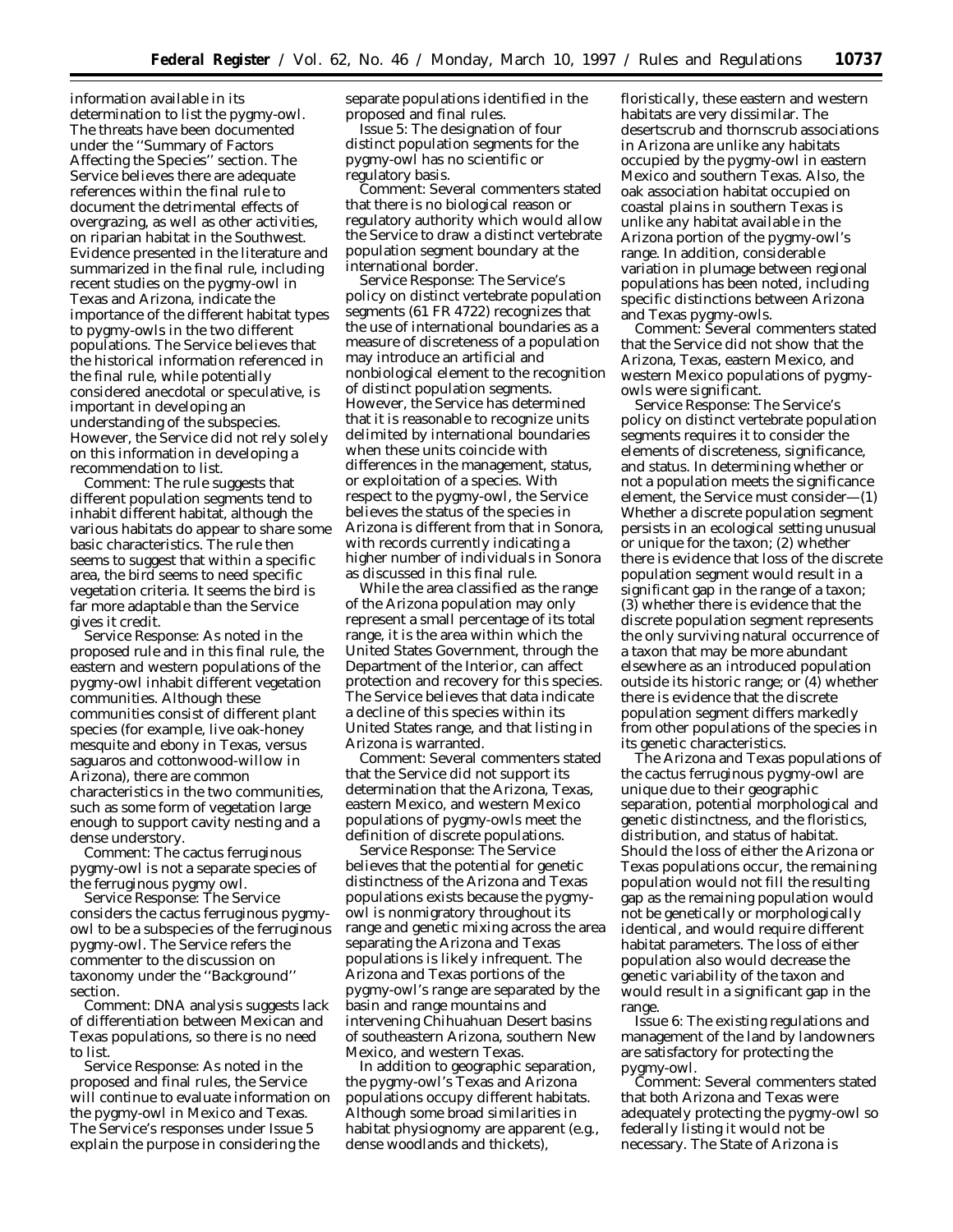committed to statutorily mandate riparian conservation so no other protection is necessary. The pygmy-owl already is listed as threatened by the State of Texas.

*Service Response:* While the Service recognizes the efforts of the State of Arizona in protecting potential pygmyowl habitat, laws have yet to be finalized and potential benefits of these efforts have not yet been realized. Thus, these efforts have not yet affected the status of the species. However, these actions are expected to contribute to recovery.

Listing a species as threatened by Texas requires that permits be obtained for propagation, zoological gardens, aquariums, rehabilitation purposes, and scientific purposes, as noted in the final rule, but there are no provisions for habitat protection. However, the Service also believes that current land-use practices in the area of the main Texas pygmy-owl population are not detrimental to the species.

*Comment:* Several commenters felt that current landowners have protected and enhanced lands and that they are being penalized for being good stewards. They felt that the Service should be more interested in helping them and learning from them.

*Service Response:* The Service recognized, in the proposed rule and this final rule, that the major portion of the population in Texas exists today because present land management by private landowners is generally compatible with the well-being of the pygmy-owl. The Service will continue to work with landowners in developing management plans and agreements with the objective of conserving the Texas population.

Conversely, there is an imminent threat of extirpation of the subspecies in Arizona. The Service believes that listing of the pygmy-owl as endangered in Arizona provides protection of the pygmy-owl, as mandated by provisions of the Act.

*Issue 7:* The Service failed to follow Federal or other regulations in regard to the listing of these species.

*Comment:* The Service violates the Act's requirement for the Secretary to make his decision regarding listing of the species within 12 months of receiving the petition. The proposed rule was not published until some 17 months after the petition was filed. The *Idaho Farm Bureau Federation* v. *Babbitt* court ruling stated that if a proposal to promulgate a final regulation is not made within the statutory 12 months (or 18 months if an extension is declared), then the proper course is for the Secretary to find there

is insufficient evidence at that time to justify the listing and to withdraw the listing.

*Service Response:* The petition to list these species was received by the Service on May 26, 1992. Regulations at 50 CFR 424.14(b) require the Service to publish, within 12 months of receipt, a notice in the **Federal Register** determining whether the petitioned action is warranted. If the action is warranted, the Service must promptly publish a proposed rule, with certain exceptions (50 CFR 424.14(b)(3)). In this case, the Service opted to publish a proposed rule at the same time as the 12-month finding. The date of that finding and proposed rule was December 12, 1994. In accordance with 50 CFR 424.17, the Service is required to publish a final determination or an extension within 1 year of the date of the proposed rule. In this case, the final rule was published well over a year after the proposed rule; however, this was due in part to legislation preventing the Service from issuing final rules from April 10, 1995, to October 1, 1995; a near cessation of final and other listing actions from October 1, 1995, to April 26, 1996, due to budget limitations and legislation; and a backlog and lack of personnel to complete final rules after April 26, 1996. Although the 12-month finding/proposed rule and this final rule were not published within the allotted timeframes, neither the Act nor the implementing regulations at 50 CFR 424 invalidate rules that are published late. The *Idaho Farm Bureau Federation* v. *Babbitt* court ruling was vacated by the U.S. Court of Appeals (*Idaho Farm Bureau Federation* v. *Babbitt,* Nos. 94– 35164, 94–35230, U.S. Ct. App. (June 29, 1995). The court held that violating the time limit was not a prohibition on listing, but rather, that the ''time limits were designed as an impetus to act rather than as a bar on subsequent action.'' The court held that because the Act specified no consequences to violating the time limit, Congress intended to merely compel agency action rather than discard the listing process.

*Comment:* Several commenters stated that the Service did not provide adequate time for the public to comment on the proposed rule. The Service violated the Act and the Administrative Procedures Act (APA) by not notifying or providing the public with sufficient opportunity to comment. The Service also violated both Act and the APA by denying public access to materials upon which the proposed rule was based.

*Service Response:* Regulations at 50 CFR 424.16(c)(2) require the Service to allow a minimum of 60 days for public comment on proposed rules. Three comment periods were provided on the proposed rule, including a 120-day period from December 12, 1994, to April 11, 1995; 30 days from May 1 to May 30, 1995; and 34 days from October 10 to November 12, 1995; for a total of 184 days.

Regulations at 50 CFR  $424.16(c)(3)$ require the Service to hold at least one public hearing if any person so requests within 45 days of publication of a proposed rule. The Service received nine requests for a public hearing within the 45-day request period. In response, public hearings were held in Tucson, Arizona, and in Weslaco, Texas. Additional requests for a public hearing were received more than 45 days after publication of the proposed rule. Although no additional public hearings were conducted, the Service twice reopened the comment period to accept additional comments and information.

In response to requests from the public, and in accordance with the Act and its implementing regulations, the Freedom of Information Act (FOIA), and the APA, the Service provided copies of documents to several members of the public and lent the administrative record for copying. Some requests for information were not promptly addressed because they were contained within comment letters on the proposed rule. In accordance with Service guidance on implementation of Public Law 104–6 that halted work on final rules, comment letters were filed and not read; thus granting of some information requests was delayed. However, the Service did not deny any information requests, with the exception of information withheld in accordance with the FOIA.

*Comment:* Listing of the pygmy-owl would constitute a violation of NEPA because the Service did not analyze the economic impacts of the action. Both the letter of the law and interpretive case law require the Service prepare NEPA planning documents and submit them for public review and input, which the Service did not do.

*Service Response:* As discussed in ''National Environmental Policy Act'' in this rule, the Service has determined that neither environmental assessments nor environmental impact statements need to be prepared for proposed or final listing actions.

*Comment:* One commenter stated that the notice was irretrievably flawed on a legal and technical basis by its use of an obsolete address to which comments and requests for public hearings on the proposed rule were to be sent. Additionally, this commenter stated that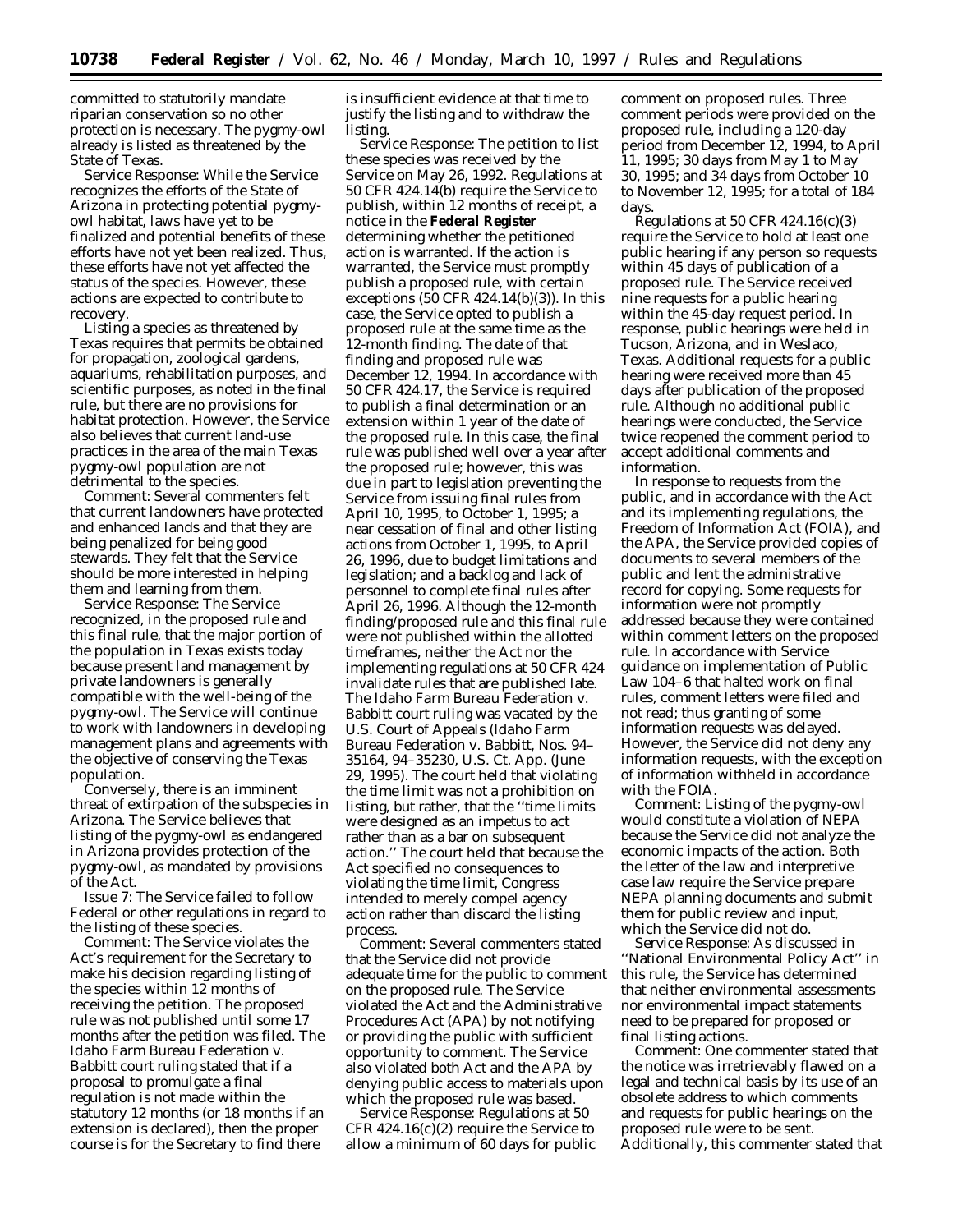comments and materials received were not available for public inspection at the old address; therefore, the Service must, by law, withdraw the proposed rule.

*Service Response:* Between the time the proposed rule was prepared and its publication, the Service moved its office within Phoenix, Arizona. The proposed rule listed the old address and facsimile number (the telephone number was correct in the proposed rule), but cover letters to interested parties and newspaper notices soliciting comment gave the correct address. The Service received some comment letters addressed to the old address; thus, the Post Office was forwarding our mail. A recorded phone message at the old phone number also informed callers of the new number in the event the old office was contacted. The Service is unaware of any comment letters, requests for hearings, or requests to inspect records that were returned to the sender.

In **Federal Register** notices announcing subsequent comment periods, from May 1 to May 30, 1995, and October 10 to November 12, 1995, the correct address and phone numbers were published. Because mail was forwarded and callers were informed of our new number, cover letters and newspaper notices included the correct address, and the latter two comment periods totaling 64 days were announced by **Federal Register**, newspaper notices, and cover letters with the correct address and phone number, the Service believes the public was provided adequate opportunity to provide comment on the proposed rule and inspect supporting information.

*Comment:* One commenter questioned if agency peer review policy was followed and whether the review is effective in weeding out hearsay from good science.

*Service Response:* The Service requested and/or received comments on the proposed rule from a variety of Federal, State, County, and private individuals. All parties the Service is aware of with expertise regarding the pygmy-owl have obtained copies of the proposed rule, and many have commented. All comments have been considered and new information was incorporated into this final rule.

*Comment:* Some commenters were concerned that the listing of this species would unnecessarily restrict public access on Federal lands.

*Service Response:* The Service does not foresee restricting access on Federal lands based on this listing.

*Issue 8:* The Service should not list the species because recovery of the species is too costly, puts an unfair

burden on land owners in the United States, and is not guaranteed. Also listing the species would not benefit endangered species protection as a whole.

*Comment:* Several commenters stated that money and effort should not be given to list a species that the Service was not 100 percent sure could be recovered. Another commenter stated that attempting to recover a species in a highly-modified and degraded habitat, surrounded by an increasingly urbanized environment, creates a cognitive dissonance that begs a concise, logical, and irrefutable justification.

*Service Response:* Regulations at 50 CFR 424.11(b) require the Secretary of the Interior to make decisions on listing based on ''the best available scientific and commercial information regarding a species' status, without reference to possible economic or other impacts of such determination." There is nothing in the Act or implementing regulations that allows the Service to consider the recovery potential of a species in determining whether a species should be listed.

*Comment:* Without an immediate halt to the urbanization of the Phoenix and Tucson metropolitan areas, the potential impacts from such limiting factors will only increase in intensity and quite possibly negate any positive advances made rehabilitating this habitat.

*Service Response:* While the urbanization of the Phoenix and Tucson metropolitan areas have resulted in a decline in riparian areas where the pygmy-owl was historically found (i.e., the Gila, Salt, Rillito, and Santa Cruz rivers, and Canada del Oro Wash), it is not the intention of the Act to halt urbanization. In fact, the largest Arizona population of pygmy-owls is located in a developed section of Tucson, indicating that the pygmy-owl can coexist with certain levels of development. The recovery of this, or any other species, will require a variety of measures including project review through section 7 consultation, section 10 Habitat Conservation Plans, and development of conservation agreements where possible.

*Comment:* One commenter stated that the Service admitted that 70 to 80 percent of the pygmy-owl's habitat is in Mexico and questioned why the landowners in Arizona, Texas, and New Mexico should have to sacrifice their land to take care of Mexico's wildlife.

*Service Response:* As a point of clarification, the pygmy-owl is not known to occur in New Mexico, and this listing action is limited to Texas and Arizona. Neither the final rule,

proposed rule, nor presentations at public hearings referenced the fact that 70 to 80 percent of the pygmy-owl's habitat is in Mexico, or that less than one-fifth of its range is in Arizona, and it is unclear what these figures are based on. Regardless of these figures, it is important to note that, although the Service is concerned with protecting populations in Mexico, the immediate concern is for populations within the boundaries of the United States. Listing of endangered species is the first of many steps, followed by mitigation of threats facing the species, and eventual recovery. It is more feasible for the United States Government to list, mitigate, and recover a species within our own jurisdiction. The Service has noted that we will continue to evaluate the status of the species in Mexico. We have not eliminated the possibility of cooperating with Mexico in implementing needed protection in that country.

Additionally, the Act does not authorize ''takings'' of private lands, and many of the provisions of the Act apply only to Federal agencies. Regardless of land ownership, the Act prohibits taking of a listed species. It should be noted that, through proper Federal actions, cooperation with private landowners, development of conservation agreements, and a variety of other measures, landowners will not have to ''sacrifice'' any lands to aid in the recovery of the pygmy-owl.

*Comment:* One commenter stated that listing species has created bitterness toward the Act and the Service and that listing species would give people a reason to kill endangered species and destroy habitat. One commenter recommended the Service not list the pygmy-owl because the current political climate would heat up even more against conservation and endangered species.

*Service Response:* Regulations at 50 CFR 424.11(b) require the Secretary of the Interior to make decisions on listing based on ''the best available scientific and commercial information regarding a species' status, without reference to possible economic or other impacts of such determination.'' The Service is aware that there are segments of the public that disagree with determinations made; however, the Service has no authority to base a listing decision on the possible aftereffects of listing.

# **Summary of Factors Affecting the Species**

Section 4(a)(1) of the Act and regulations (50 CFR Part 424) promulgated to implement the listing provisions of the Act set forth the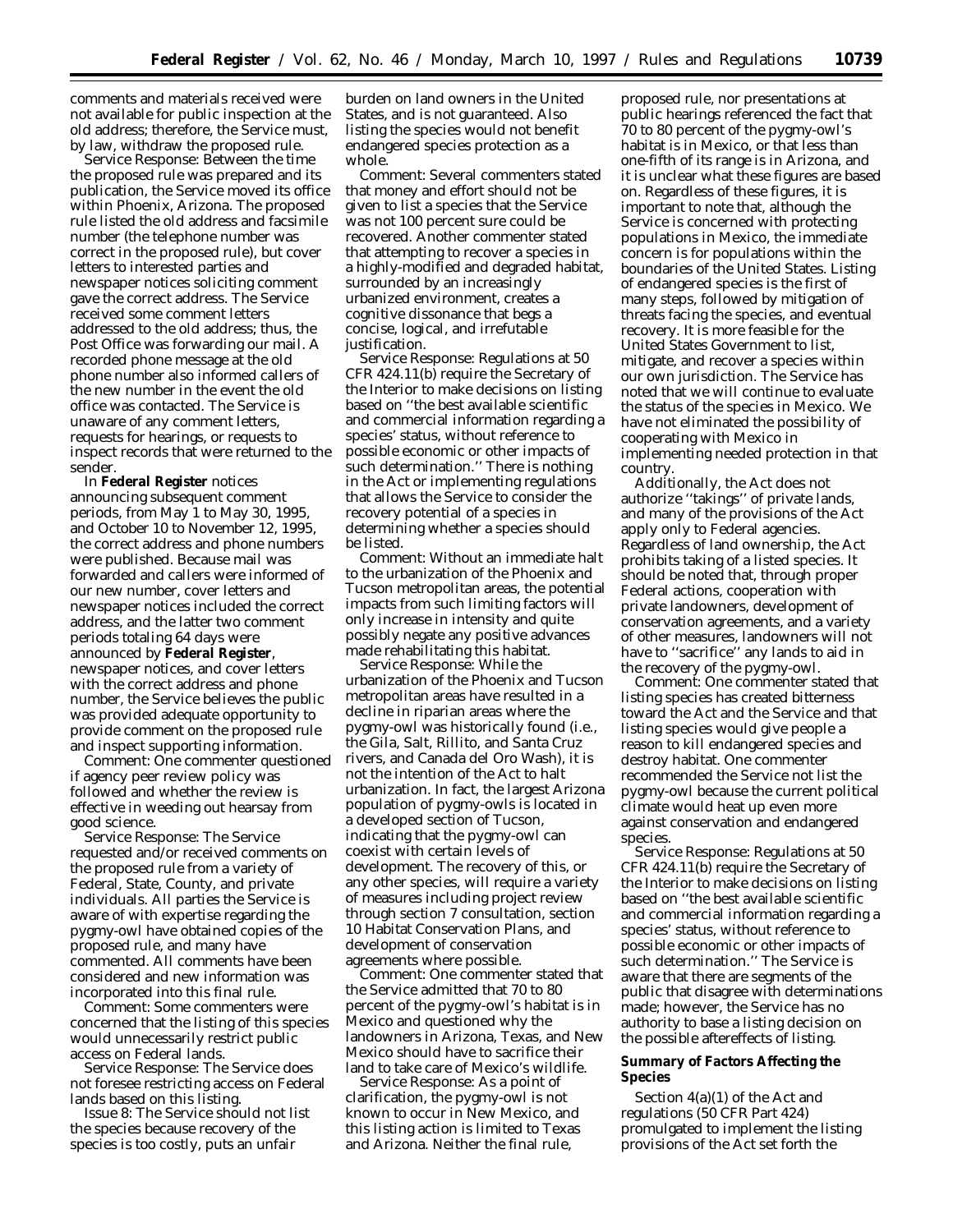procedures for adding species to the Federal List of Endangered and Threatened Wildlife and Plants. A species may be determined to be endangered or threatened owing to one or more of the five factors described in Section 4(a)(1) of the Act. These factors and their application to the cactus ferruginous pygmy-owl are as follows:

A. *The present or threatened destruction, modification, or curtailment of its habitat or range.* The pygmy-owl is threatened by past, present, and potential future destruction and modification of its habitat, throughout a significant portion of its range in Arizona (Phillips *et al.* 1964, Johnson *et al.* 1979, Monson and Phillips 1981, Johnson and Haight 1985a, Hunter 1988, Millsap and Johnson 1988). The severity of habitat loss and threats varies across the pygmy-owl's range. Population numbers have been drastically reduced in Arizona, which once constituted its major United States range. In Texas, pygmy-owl populations have experienced significant declines, from the lower Rio Grande Valley but persists in oak associations on the coastal plain north of the Rio Grande Valley.

The majority of these losses are due to destruction and modification of riparian and thornscrub habitats. It is estimated that between 85 and 90 percent of low-elevation riparian habitats in the southwestern United States have been modified or lost. These alterations and losses are attributed to urban and agricultural encroachment, woodcutting, water diversion and impoundment, channelization, livestock overgrazing, groundwater pumping, and hydrologic changes resulting from various land-use practices (e.g., Phillips *et al.* 1964, Carothers 1977, Kusler 1985, AGFD 1988a, DOI 1988, General Accounting Office 1988, Jahrsdoerfer and Leslie 1988, Szaro 1989, Dahl 1990, State of Arizona 1990, Bahre 1991).

Status information for pygmy owls in Mexico is very limited, but some observations suggest that although habitat loss and reductions in numbers are likely to have occurred in northern portions of the two subspecies in Mexico, the pygmy-owl persists as a locally common bird in southern portions of Mexico. Habitat loss and population status are summarized below for the four populations of the pygmyowl.

#### **Western Populations**

Several habitat types are used by the pygmy-owl in the western portion of its range. These include riparian woodlands and bosques dominated by mesquite and cottonwood, Sonoran

desertscrub (usually with relatively dense saguaro cactus forests), and Sinaloan deciduous Forest (van Rossem 1945, Phillips *et al*. 1964, Karalus and Eckert 1974, Millsap and Johnson 1988).

### *1. Arizona*

The northernmost record for the pygmy-owl is from New River, Arizona, approximately 55 km (35 mi) north of Phoenix, where Fisher (1893) found it to be ''quite common'' in thickets of intermixed mesquite and saguaro cactus. Prior to the mid-1900's, the pygmy-owl also was described as ''not uncommon,'' ''of common occurrence,'' and a ''fairly numerous'' resident of lowland central and southern Arizona in cottonwood forests, mesquitecottonwood woodlands, and mesquite bosques along the Gila, Salt, Verde, San Pedro, and Santa Cruz rivers, and various tributaries (Breninger 1898 *in* Bent 1938, Gilman 1909, Swarth 1914). Bendire (1988) noted that he had taken ''several'' along Rillito Creek near Fort Lowell, in the vicinity of Tucson, Arizona. The pygmy-owl also occurs in Sonoran desertscrub associations in southern and southwestern Arizona, consisting of palo verde, ironwood, mesquite, acacia, bursage, and columnar cacti such as the saguaro and organpipe (Phillips *et al*. 1964, Davis and Russell 1984 and 1990, Monson and Phillips 1981, Johnson and Haight 1985a, Johnsgard 1988).

In the past, the pygmy-owl's occurrence in Sonoran desertscrub was apparently less common and predictable. It was more often found in xeroriparian habitats (very dense desertscrub thickets bordering dry desert washes) than more open, desert uplands (Monson and Phillips 1981, Johnson and Haight 1985a, Johnson-Duncan *et al*. 1988, Millsap and Johnson 1988, Davis and Russell 1990). The pygmy-owl also was noted to occur at isolated desert oases supporting small pockets of riparian and xeroriparian vegetation (Howell 1916, Phillips *et al*. 1964).

The trend of Sonoran desertscrub habitats and pygmy-owl occupancy is not as clear. Historical records from this habitat in Arizona are few. This may be due to disproportionate collecting along rivers where humans were concentrated, while the upland deserts were less intensively surveyed. Johnson and Haight (1985a) suggested that the pygmy-owl adapted to upland associations and xeroriparian habitats in response to the demise of Arizona's riverbottom woodlands. However, conclusive evidence to support this hypothesis is not available. It may be that desertscrub habitats simply are of

lesser quality and have always been occupied by pygmy-owls at lower frequency and density (Johnson and Haight 1985b, Taylor 1986). While historical records of pygmy-owls do exist for Sonoran desertscrub in areas such as the Santa Catalina foothills, they generally note that the birds are rare in these areas (Kimball 1921).

Both riparian and desertscrub habitats are likely to provide several requirements of the pygmy-owl ecology. Trees and large cacti provide cavities for nesting and roosting. Also, these habitats along watercourses are known for their high density and diversity of animal species that constitute the pygmy-owl's prey base (Carothers 1977, Johnson *et al*. 1977, Johnson and Haight 1985b, Stromberg 1993).

The pygmy-owl has declined throughout Arizona to the degree that it is now extremely limited in distribution in the State (Davis and Russell 1979, Johnson *et al*. 1979, Monson and Phillips 1981, AGFD 1988a, Johnson-Duncan *et al*. 1988, and Millsap and Johnson 1988). Riverbottom forests and bosques, which supported the greatest abundance of pygmy-owls, have been extensively modified and destroyed by clearing, urbanization, water management, and hydrological changes (Willard 1912, Brown *et al*. 1977, Rea 1983, Szaro 1989, Bahre 1991, Stromberg *et al*. 1992, Stromberg 1993). Cutting for domestic and industrial fuelwood was so extensive throughout southern Arizona that, by the late 19th century, riparian forests within tens of miles of towns and mines had been decimated (Bahre 1991). Mesquite was a favored species, because of its excellent fuel qualities. The famous, vast forests of ''giant mesquites'' along the Santa Cruz River in the Tucson area described by Swarth (1905) and Willard (1912) fell to this threat, as did the ''heavy mesquite thickets'' where Bendire (1888) collected pygmy-owl specimens along Rillito Creek, a Santa Cruz River tributary, also in what is now Tucson. Only remnant fragments of these bosques remain.

Cottonwoods also were felled for fuelwood, fenceposts, and for the bark, which was used as cattle feed (Bahre 1991). In recent decades, the pygmyowl's riparian habitat has continued to be modified and destroyed by agricultural development, woodcutting, urban expansion, and general watershed degradation (Phillips *et al*. 1964, Brown *et al.* 1977, State of Arizona 1990, Bahre 1991, Stromberg *et al*. 1992, Stromberg 1993). Sonoran desertscrub has been affected to varying degrees by urban and agricultural development, woodcutting, and livestock grazing (Bahre 1991).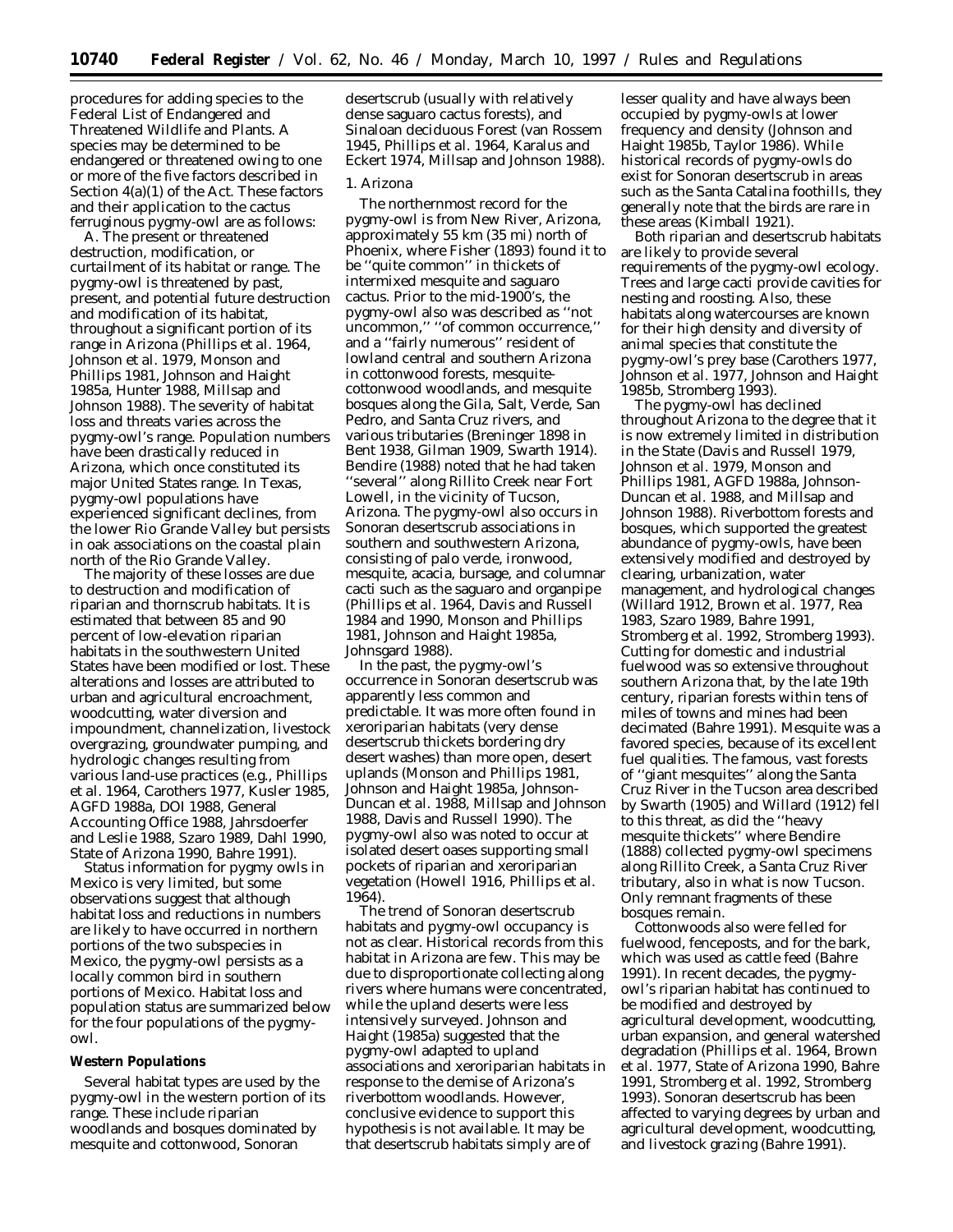In addition to clearing woodlands, the pumping of groundwater and the diversion and channelization of natural watercourses are also likely to have reduced pygmy-owl habitat. Diversion and pumping result in diminished surface flows, and consequent reductions in riparian vegetation are likely (Brown *et al*. 1977, Stromberg *et al*. 1992, Stromberg 1993). Channelization often alters stream banks and fluvial dynamics necessary to maintain native riparian vegetation. The series of dams along most major southwestern rivers (e.g., the Colorado, Gila, Salt, and Verde) have altered riparian habitat downstream of dams through hydrological and vegetational changes, and have inundated former habitat upstream.

Livestock overgrazing in riparian habitats is one of the most common causes of riparian degradation (e.g., Ames 1977, Carothers 1977, Behnke and Raleigh 1978, Forest Service 1979, General Accounting Office 1988). Effects of overgrazing include changes in plant community structure, species composition, relative species abundance, and plant density. These changes are often linked to more widespread changes in watershed hydrology (Brown *et al.* 1977, Rea 1983, GAO 1988), and are likely to affect the habitat characteristics critical to the pygmy-owl.

Hunter (1988) found fewer than 20 verified records of pygmy-owls in Arizona for the period of 1971 to 1988. Although pygmy-owls are diurnal and frequently vocalize in the morning, the species was not recorded or reported in any breeding bird survey data in Arizona (Robbins *et al.* 1986). Formal surveys for the pygmy-owl on OPCNM began in 1990, with one bird located that year. Beginning in 1992, in survey efforts conducted in cooperation with the AGFD, three single pygmy-owls were located on the Monument (Fish and Wildlife Service and National Park Service, unpubl. data 1992). In 1993, more extensive surveys again located three single pygmy-owls in Arizona (AGFD unpubl. data 1993, Felley and Corman 1993). During 1993–1994 surveys, one pair of owls was detected in north Tucson, near the sightings in 1992 and 1993 (Collins and Corman 1995). Two individual owls were found in northwest Tucson during 1995 surveys, and an additional owl was detected at OPCNM (Lesh and Corman 1995).

In 1996, the AGFD focused survey efforts in northwest Tucson and Marana, and detected a total of 16 birds, two of which were a pair, and two of which were fledglings. Three additional

pygmy-owls were detected on OPCNM in 1996, with three additional, but unconfirmed, reports (Harold Smith, National Park Service, OPCNM, *in litt*. 1996).

Potential threats to pygmy-owl habitat in Arizona persist. Through the public comment period, the Service was made aware of five specific housing and development projects operating or in the planning stages that would affect habitat where the majority of birds in Arizona currently exist. Housing and industrial developments continue to expand in the Tucson area, and the northwest portion of the Tucson area is experiencing rapid growth. It was estimated that only 60 percent of the people living in the Tucson area are within the city of Tucson, even though the city limits continue to be expanded to keep up with urban expansion (Sierra Club 1988, Duane Shroufe, AGFD, *in litt*. 1996).

The AGFD (D. Shroufe, *in litt*. 1996) estimated that 22,032 hectares (ha) (54,400 acres (ac)) of suitable habitat exists in the northwest Tucson area, where the majority of birds are found for the western population. Surveys completed in 1996 covered 44.2 square km (17.0 square mi) of this area (Abbate 1996). The AGFD notes that, while 60 percent of this land is in State Trust or Bureau of Land Management (BLM) ownership, much of the land may be subject to development as the Town of Marana is developing a general plan for future growth that may incorporate these areas. In addition, the BLM is evaluating a proposal to exchange all of its land within this area to a developer.

At OPCNM, potential threats include the increased risk of wildfire associated with an invasion of the OPCNM by nonnative grasses such as red brome (*Bromus tectorum*) and buffelgrass (*Pennisetum ciliare*). Sonoran desertscrub is not generally considered fire adapted, and fire can lead to loss of saguaros. An additional threat in this area is the increasing visitation and through-traffic from the international port of entry at Lukeville (H. Smith, *in litt*. 1996).

In summary, very few pygmy-owls remain throughout the pygmy-owl's historic range in Arizona due to extensive loss of habitat. In addition, the remaining pygmy-owl habitat faces numerous and significant threats.

### *2. Western Mexico*

The pygmy-owl occurs in the more arid lower elevations (below 1,200 m (4,000 ft) elevation) in western Mexico in riparian woodlands and communities of thornscrub and large cacti. The pygmy-owl is absent or rare in the highlands of Mexico's central plateau

(Friedmann *et al.* 1950), where the least (*G. minutissima*) and northern (*G. gnoma*) pygmy-owls occur.

In the mid-20th century, the pygmyowl was generally described as ''common'' in western Mexico (van Rossem 1945, Friedmann *et al.* 1950, Blake 1953). Schaldach (1963) considered the pygmy-owl abundant at the southern extreme of its range in Colima 30 years ago, and 50 years ago the pygmy-owl was considered ''fairly common'' in the lower elevations of western Sonora (van Rossem 1945). Current information on the status of the pygmy-owl and its habitat in western Mexico is incomplete, but suggests that trends vary within different geographic areas. The pygmy-owl can still be located fairly easily in southern Sonora (Babbitt 1985, Troy Corman, AGFD, pers. comm. 1994), but its distribution is somewhat erratic. Christmas Bird Count data from 1972 through 1995 from Alamos, Sonora, and San Blas, Nayarit, indicate that the pygmy-owl is common, but detections varied widely from year to year, possibly due to variations in the time spent per count and the number of searchers participating in the count. The count for Alamos, Sonora never exceeded four individuals, and no sightings were recorded in 10 out of 14 years (National Audubon Society 1972–1995). In recent years, pygmy-owls have been found in abundance in some areas but not detected in other areas of apparently similar habitat. Abundance also varies between habitat types, being more abundant in thorn forest than cactus forest (Taylor 1986).

The pygmy-owl is now rare or absent in northern Sonora, within 241 km (150 mi) of the United States-Mexico border (Hunter 1988, D. Shroufe, *in litt.* 1996). Extensive conversion of desertscrub and thornscrub to the exotic, buffelgrass, for livestock forage is now taking place, but quantification is not currently available. It is possible that the factors causing declines in Arizona also are affecting western Mexico (Deloya 1985, Hunter 1988). The region of Sonoita, Mexico, immediately south of OPCNM currently is undergoing extensive urban and agricultural development that may result in modification or destruction of movement corridors for the pygmy-owl between southern Arizona and northern Sonora (H. Smith, *in litt.* 1996). However, further information is needed before determining whether this subspecies should be listed in western Mexico.

#### **Eastern Populations**

Several habitat types also are used by the pygmy-owl in the eastern portion of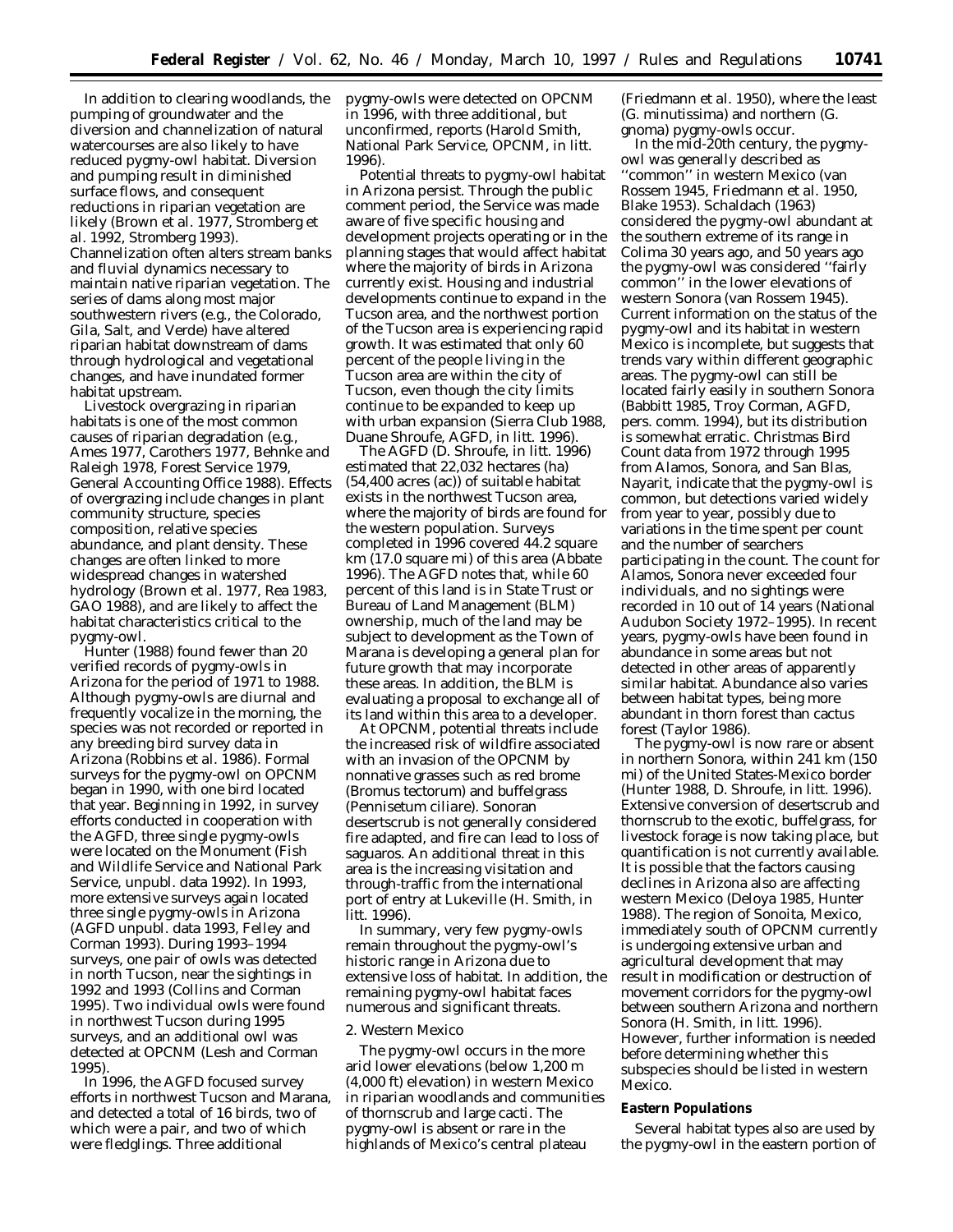its range. These include coastal plain oak associations in south Texas (Tewes 1993, Wauer *et al.* 1993), Tamaulipan thornscrub in the lower Rio Grande Valley and other lowland areas, and thick forest and second-growth forest in the Mexican States of Nuevo Leon and Tamaulipas. The use of cypress trees by pygmy-owls along the Rio Grande also has been noted (Tewes 1993).

#### *1. Texas*

The pygmy-owl's historical range in Texas included the lower Rio Grande Valley, where it was considered a common resident of dense mesquite, cottonwood-ebony woodlands, and Tamaulipan Brushland (Griscom and Crosby 1926, Bent 1938, Friedmann *et al.* 1950, Stillwell and Stillwell 1954, Oberholser 1974, Heintzelman 1979, Hunter 1988, Millsap and Johnson 1988). Pygmy-owls also occur in coastal plain oak associations between Brownsville and Corpus Christi (Oberholser 1974), where it has recently been found in higher numbers than previously known (Texas A&M University, *in litt.* 1993, Wauer *et al.* 1993, P. Palmer, *in litt.* 1993, Mays 1996, Proudfoot 1996).

Until recently, formal surveys in Texas were lacking, but pygmy-owls were reported as occurring generally in two areas: the Rio Grande floodplain below Falcon Dam; and along U.S. Highway 77, north of the lower Rio Grande Valley. Wauer *et al.* (1993) note that pygmy-owls have been reported almost annually from the Rio Grande floodplain downstream of Falcon Dam to the Santa Anna National Wildlife Refuge in Starr and Hidalgo counties. Two pygmy-owls were reported below the dam in April 1993 (ABA 1993). These records generally are for 1 bird or 1 pair of birds, with the exception of a report of 10 birds from below the Dam in 1989 (unpubl. data). More recently, pygmy-owls have been located in Kenedy, Brooks and adjacent south Texas counties (Wauer *et al.* 1993). Oberholser (1974) reported birds on the Norias Division of the King Ranch as having been discovered in 1968.

A larger population of birds occurs on the King Ranch and surrounding ranches, approximately 112 km (70 mi) north of Brownsville. Caesar Kleberg Wildlife Research Institute at Texas A&M University (*in litt.* 1996) states that the most consistently used habitat, of which the King Ranch is a part, is a 4,660 square km (1800 square mi) oblong area of sandy soils, which support live oak (*Quercus virginiana*), honey mesquite (*Prosopis glandulosa*), and live oak mottes (small groupings of live oaks). Beasom (1993) described this

same area, historically known as the Wild Horse Desert, as an intrusion of deep, coastal sands that protrudes inland for approximately 81 km (50 mi) from the Laguna Madre and covers portions of northern Willacy, Kenedy, and Brooks counties. This area was recognized as a distinct vegetational region in Texas by Blair (1950), who noted that brush in this area thins out as available moisture declines inland, and that there was a difference in plant composition in this area due to the extensive sand strip.

Four recent studies have been completed in Texas on the pygmy-owl, with three of these focusing on the Norias Division of the King Ranch (Tewes 1993, Wauer *et al.* 1993, Mays 1996, Proudfoot 1996). Tewes (1993) conducted a study by contacting individuals with possible information on the pygmy-owl, reviewing museum specimen records, and conducting a survey. Tewes noted that his contacts believed the most accessible pygmyowls in Texas were those below Falcon Dam in Starr County, but noted additional sighting records for other Texas counties were fewer and often accompanied by reports of unsuccessful surveys. This was true for Hidalgo (four sightings, one unsuccessful search), Zapata (one sighting, one unsuccessful search), and Cameron (zero sightings, one unsuccessful search) counties.

Surveys were conducted as part of this study at 27 sites in Mexico and 11 sites in Texas, with 12 positive responses noted. However, these responses were all in Mexico. Survey efforts in Texas that yielded no responses occurred on the Laguna Atascosa and Santa Anna National Wildlife Refuges, along Highways 77 and 281, and at the Falcon Recreation Area, Kelly Wildlife Management Area, Bentsen State Park, and Los Penitas Wildlife Management Area (Tewes 1993).

Additional survey results from work completed in 1993 found 116 individual, nonredundant pygmy-owl records on and around the King Ranch in mature mixed live oak-mesquite habitats. The highest density of birds found in this survey was on the Norias Division of the King Ranch (Wauer *et al.* 1993).

Mays (1996) also focused study efforts on the Norias Division of the King Ranch, and included portions of the Kenedy Ranch, the Encino Division of the King Ranch, the Canelo Ranch, and the Runnels Ranch. Habitat on the Norias Division is live oak, while the Kenedy Ranch and the Encino Division of the King Ranch support live oakhoney mesquite woodland. The Canelo

Ranch supports honey mesquite woodland, but no live oak, as does the Runnels Ranch. Mays recorded 166 responses during 1994 and 1995 on the King, Kenedy, Canelo, and Runnels ranches. The TPWD conducted additional studies during this 2-year period and reported three responses on the Mariposa Ranch, and no responses for the LaCopa, Cage, and Hopper ranches. During 1995, TPWD sampled but recorded no responses for the Mariposa, LaCopa, Cage, Hopper, Los Compadres, Singer, Jones, Myrick, Rancho Isabela or Mills Bennett ranches.

Proudfoot (Glenn, pers. comm. 1996) has trapped and banded pygmy-owls on the Norias Division of the King Ranch, focusing on a 29,000 ha (71,393 ac) portion of the King Ranch supporting a live oak-honey mesquite forest. This effort resulted in the trapping and banding of 111 pygmy-owls. It should be noted that there is overlap between work completed by Mays and that completed by Proudfoot, so that the number of individuals recorded by each are not additive. Of the estimated 101,250 ha (250,000 ac) of live oak habitat surrounding the King, Kenedy, and other nearby ranches, it is estimated that all but a 4,050 ha (10,000 ac) parcel on one ranch have been surveyed for pygmy-owls (G. Proudfoot, pers. comm.).

While the number of known individuals ranges from 111 (Glenn, pers. Comm. 1996) to 166 (Mays, 1996), the estimated population is much higher. Mays (1996) estimated between 745 and 1,823 pygmy-owls on the Norias Division of the King Ranch alone. Wauer *et al.* (1993) estimated 1,308 birds in the habitat available in Kenedy, Brooks, and Willacy counties. The Caesar Kleberg Institute of Texas A&M University believes that pygmyowl populations in Texas are viable and probably exceed 1,300 birds.

The Service believes that the habitat for pygmy-owls along the coastal plain of southern Texas is stable, and may be increasing as former grasslands are invaded by oaks and the oaks mature to form the structural characteristics favored by pygmy-owls. Further, the habitat on the large, privately-owned ranches in this area is largely managed for wildlife (e.g., hunting, birding), conversion for agricultural use is considered uneconomical and unlikely, and other threats to this habitat are low or nonexistent (Caesar Kleberg Wildlife Institute *in litt*. 1996).

Through the Santa Ana/Lower Rio Grande Valley National Wildlife Refuge Complex in Texas, the Service has recently started a Wetlands Reserve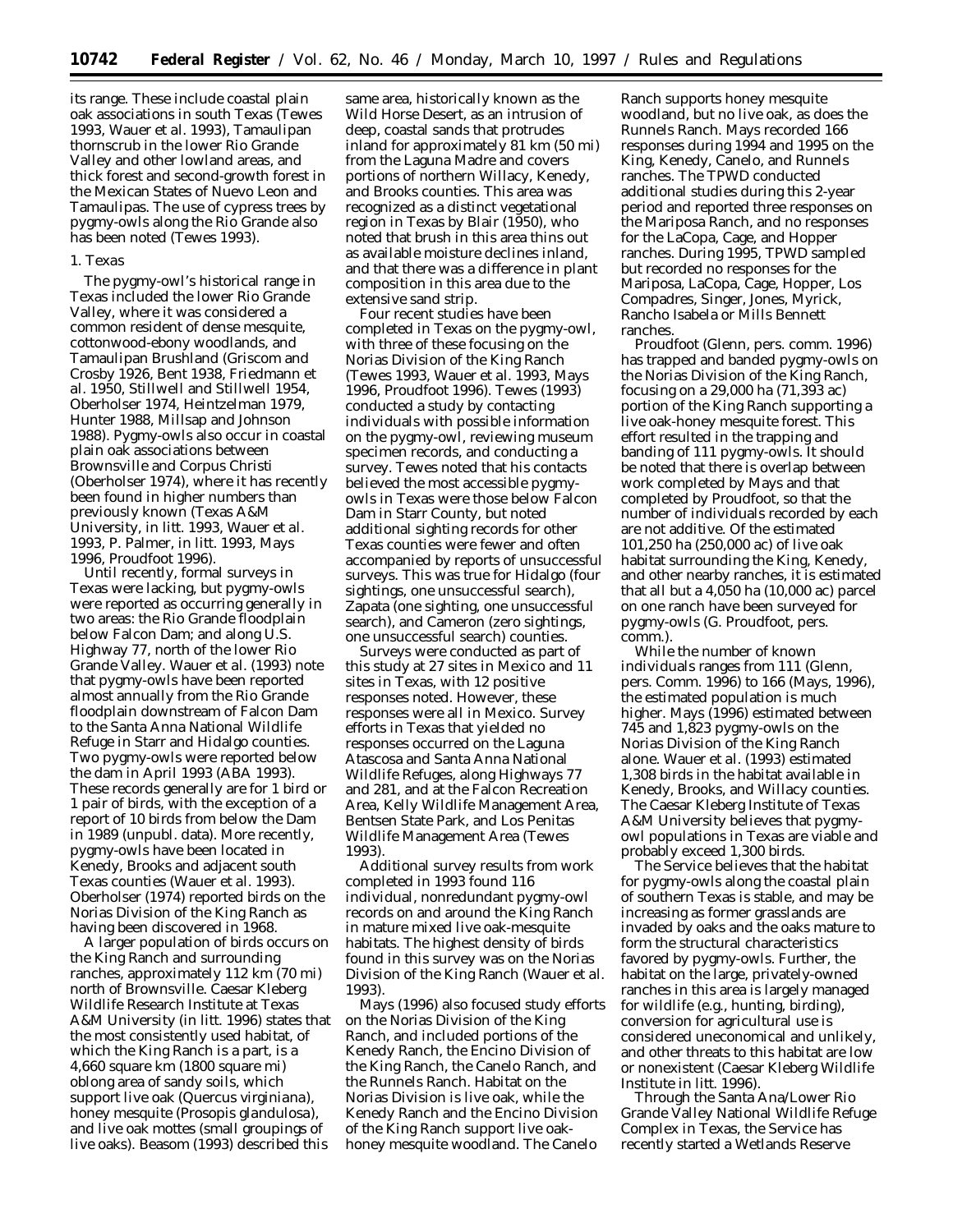Program with the Natural Resources Conservation Service. Using grant monies, the Service will pursue the purchase of easements with willing landowners. The focus of the easement agreements will be on habitat protection and restoration. Additional tracts of land are being evaluated for purchase in river frontage areas in Starr and Hidalgo counties. These efforts will result in a corridor of riparian woodlands, which may serve as pygmy-owl habitat in the future (L. Ditto, pers. comm. 1996).

In summary, there remains a significant population of pygmy-owls in the coastal plain area of Texas, and a substantial amount of habitat exists. That habitat is largely managed for wildlife. The economic feasibility of conversion to agricultural use makes threats to the habitat low or nonexistent. Finally, habitat acquisition and rehabilitation underway in the lower Rio Grande Valley should provide substantial pygmy-owl habitat. For these reasons, the Service determines that the cactus ferruginous pygmy-owl in Texas is not likely to become endangered in the foreseeable future throughout all or a significant portion of its range. There is not sufficient evidence to justify finalizing that portion of the proposed rule.

### *2. Eastern Mexico*

The pygmy-owl occurs in lowland regions (below 330 m (1,000 ft)) along the Gulf Coast of Mexico (Friedmann *et al*. 1950), in the states of Tamaulipas and Nuevo Leon. Its primary habitat in this region is Tamaulipan thornscrub, forest edge, riparian woodlands, thickets, and lowland tropical deciduous forest (Webster 1974, Enriquez Rocha *et al*. 1993, Tewes 1993). The pygmy-owl is absent or rare in the highlands of Mexico's central plateau (Friedmann *et al*. 1950), where the least and northern pygmy-owls occur.

In the mid-20th century, the pygmyowl was generally described as having been common in eastern Mexico (Friedman *et al.* 1950, Blake 1953). Current information on the status of the pygmy-owl and its habitat in eastern Mexico is incomplete. In 1976, the pygmy-owl was reported to be ''fairly common'' in the Sierra Picachos of Nuevo Leon (Arvin 1976). In 1991, Tewes located pygmy-owls at 13 of 27 survey sites in northeastern Mexico.

Christmas Bird Count data from 1972 through 1996 from Rancho Los Colorados, Rio Corona, and Gomez Farias, all in Tamaulipas, indicate the pygmy-owl was common, but detections varied widely from year to year, probably due to time spent per count

and the number of individuals involved in the count effort (National Audubon Society 1972–1996). Christmas Bird Count data indicated the same for ferruginous pygmy-owls at El Naranjo in San Louis Potosi, at the zone of probable intergradation between *G. b. cactorum* and *G. b. ridgwayi.*

B. *Overutilization for commercial, recreational, scientific, or educational purposes.* The pygmy-owl is highly sought by birders who concentrate at several of the remaining known locations of pygmy-owls in the United States. Limited, careful birding is probably not harmful; however, excessive attention by birders may at times harass and affect the occurrence and behavior of the pygmy-owl (Oberholser 1974, Tewes 1993). For example, in early 1993, one of the few areas in Texas known to support the pygmy-owl continued to be widely publicized (American Birding Association 1993). The resident pygmyowls were detected at this highly-visited area only early in the breeding season and not thereafter. O'Neil (1990) also indicated that five birds initially detected in southern Texas failed to respond after repeated visits by birding tours. Additionally, Oberholser (1974) and Hunter (1988) indicated that, in southern Texas, recreational birding may disturb owls at highly visited areas.

C. *Disease or Predation.* One disease potentially affecting the pygmy-owl is trichomoniasis, as identified by the AGFD (D. Shroufe, *in litt*. 1996). Because owls prey on finches, sparrows, and other seed-eating birds known to carry trichomoniasis, they are at risk of contracting the disease. According to Boal and Mannan (1996), raptors in urban areas experience a higher exposure rate to trichomoniasis, and the result is high mortality of raptor nestlings. No studies have been completed to date on the pygmy-owl in urban or other areas to determine if, in fact, pygmy-owls have been affected by this disease.

Recent work by Proudfoot (1996) indicates that snake predation may be an additional factor adversely affecting the pygmy-owl population on the Norias Division of the King Ranch. Proudfoot noted that nest boxes previously containing eggs would later be discovered empty, without sufficient time having elapsed to allow for fledging to occur. A lack of egg shell remains in nest boxes may indicate that snakes have depredated nests containing pygmy-owl eggs. Although long-tailed weasels (*Mustela frenata*) also occur in this study area, the lack of egg shell remains and the nest box configuration indicate that weasels are

not likely to have eaten the eggs. Nest boxes are typically 14 x 14 x 46 cm (5.5 x 5.5 x 18 in.) with a 5.13 cm (2.0 in.) entrance hole placed 31 cm (12 in.) above the box bottom.

Proudfoot (1996) has observed the indigo snake (*Drymarchon corais*) climbing trees on the King Ranch and notes that the indigo snake is known to prey on cavity nesting green-cheeked Amazon parrots (*Amazona viridigenalis*). Proudfoot notes that, from 1993 to 1996, eight out of 112 available nest boxes (or 232 nest box opportunities) were used. Where flashing was placed around trees to prevent the possibility of predation by snakes, eggs were not disturbed. For the four nest boxes left unprotected, three were depredated before the eggs hatched, while one was depredated following hatching. Proudfoot further noted that fecundity (the number of young successfully raised per year), for natural cavities was approximately onethird that of fecundity for nest boxes, and speculates that eggs and birds in natural cavities were likely to have been depredated by both snakes and longtailed weasels, resulting in a lower fecundity rate (G. Proudfoot, pers. comm. 1996). However, it is unknown what the effect of nest predation is on mortality rates of the pygmy-owl population, nor whether predation notes are unnaturally high.

D. *The inadequacy of existing regulatory mechanisms.* Although the pygmy-owl is considered nonmigratory, it is protected under the Migratory Bird Treaty Act (MBTA) (16 U.S.C. 703–712). The MBTA is the only direct, current Federal protection provided for the cactus ferruginous pygmy-owl. The MBTA prohibits ''take'' of any migratory bird. ''Take'' is defined as ''\* \* \* to pursue, hunt, shoot, wound, kill, trap, capture, or collect, or attempt to pursue, hunt, shoot, wound, kill, trap, capture, or collect.'' However, unlike the Act, there are no provisions in the MBTA preventing habitat destruction unless direct mortality or destruction of active nests occurs.

The Federal Clean Water Act contains provisions for regulating impacts to river systems and their tributaries. These mechanisms have been insufficient to prevent major losses of riparian habitat, including habitats occupied by the pygmy-owl.

The Barry M. Goldwater Range, which overlaps the historical distributional range of the pygmy-owl, has an existing policy stating that, for any species that have been identified as state or Federal species of concern, the range will be inventoried, and potential impacts to those species analyzed with other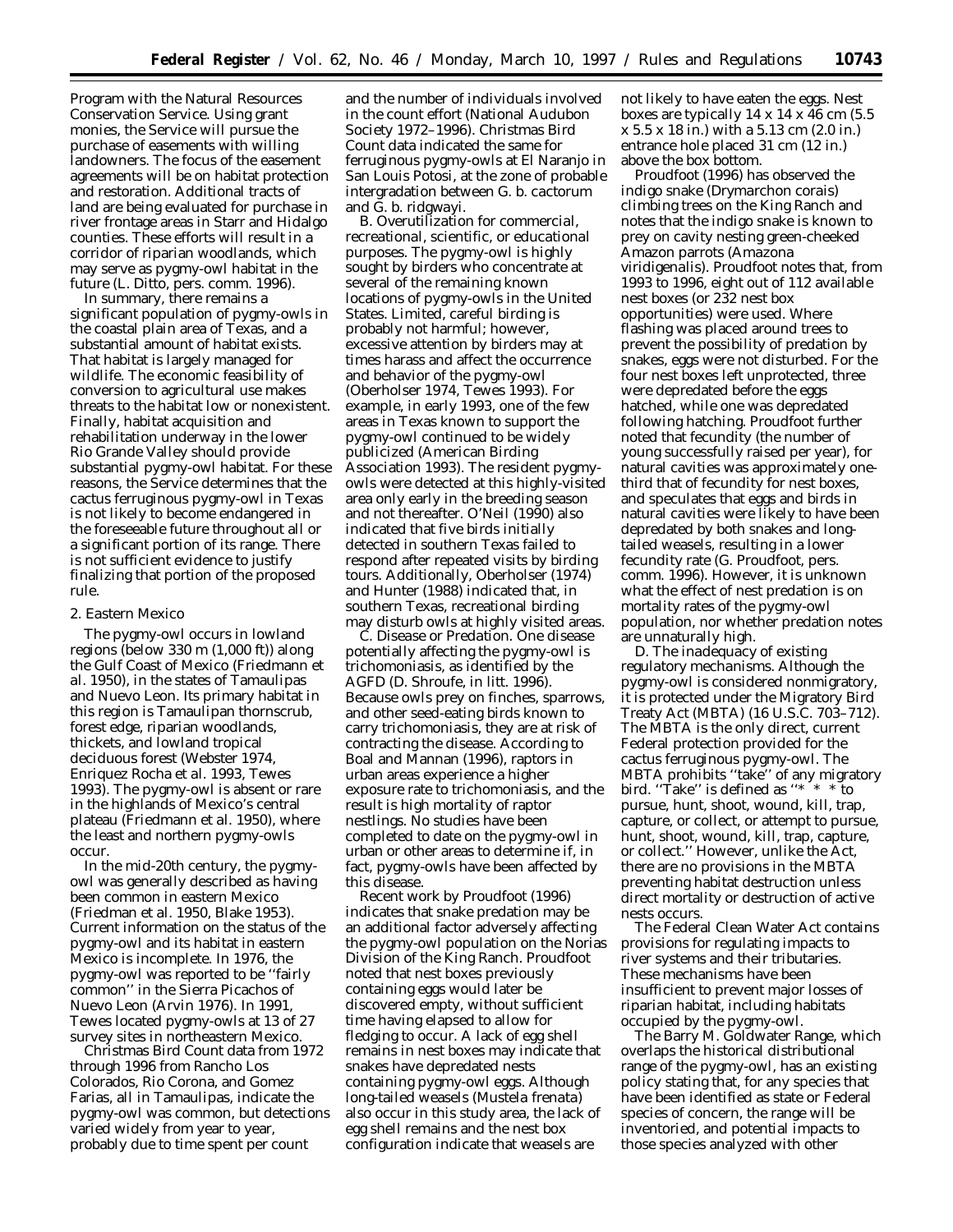information gathered. Projects can then be modified to avoid or minimize impacts to the species. The Goldwater Range also has identified any habitats that are unique or significant on the range, including desert washes, bajadas, and dunes. The Goldwater Range has the flexibility to create management plans for any species of concern; however, no such policy currently exists for the pygmy-owl.

The OPCNM, the second major location for pygmy-owls in the State of Arizona, provides protection for the pygmy-owl, as it does for all other natural and cultural resources. This protection has been compared as similar to the takings prohibitions of the MBTA and wildlife taking regulations for the State of Arizona (H. Smith, *in litt*. 1996).

The State of Arizona lists the ferruginous pygmy-owl (subspecies not defined) as endangered (AGFD 1988). However, this designation does not provide special regulatory protection. Arizona regulates the capture, handling, transportation, and take of most wildlife, including *G. b. cactorum*, through game laws, special licenses, and permits for scientific investigation. There are no provisions for habitat protection under Arizona endangered species law.

The State of Texas lists the ferruginous pygmy-owl (subspecies not defined) as threatened (TPWD 1978 and 1984). This designation requires permits for take for propagation, zoological gardens, aquariums, rehabilitation purposes, and scientific purposes (State of Texas 1991). Again, however, there are no provisions for habitat protection. The TPWD has indicated that they have a Memorandum of Understanding with the Texas Department of Transportation (TXDOT), which provides that it is the responsibility of TPWD to protect wildlife resources. Under this Memorandum, TPWD and TXDOT will coordinate on any project within range and in suitable habitat of any State or federally listed threatened or endangered species. Additionally, TPWD reviews seismic exploration on State lands through coordination with the Texas General Land Office. The pygmy-owl is also on the Texas Organization for Endangered Species (TOES) ''watch list'' (TOES 1984).

Most Federal agencies have policies to protect species listed by states as threatened or endangered, and some also protect species that are candidates for Federal listing. However, until agencies develop specific protection guidelines, evaluate their effectiveness, and institutionalize their implementation, it is uncertain whether

any general agency policies adequately protect the pygmy-owl and its habitat.

No conservation plans or habitat restoration projects specific to the cactus ferruginous pygmy-owl exist for lands managed by the United States Government, Indian Nations, State agencies, or private parties. The Forest Service, BLM, and Bureau of Reclamation have focussed some attention on modifying livestock grazing practices in recent years, particularly as they affect riparian ecosystems. Several of these projects are in the former range of the pygmy-owl, including some historical nesting locations. In addition, some private landowners in southern Texas are accommodating and funding research and have expressed an interest in carrying out conservation measures to benefit the pygmy-owl.

In summary, individual owls are protected from taking by one or more State and Federal statutes, and some Federal agencies are developing programs to protect riparian areas. However, there are currently no regulatory mechanisms in place that specifically protect pygmy-owl habitat.

E. *Other natural or manmade factors affecting its continued existence.* Environmental, demographic, and genetic vulnerability to random extinction are recognized as interacting factors that might contribute to a population's extinction (Hunter 1996). Environmental random extinction refers to random events, climate, nutrients, water, cover, pollutants, and relationships with other species such as prey, predators, competitors, or pathogens, that may affect habitat quality.

To date, the Service is aware of only one genetic study completed on pygmyowls in the United States. Using toe clippings or blood samples, Zink *et al.* (1996) extracted DNA from pygmy-owls on the Norias Division of the King Ranch and from Rio Corona, Tamaulipas, Mexico. Data obtained from this study indicate that there is very little genetic difference between birds on the King Ranch and those in Tamaulipas. The authors concluded that any division between the two populations would therefore have occurred recently, likely within the last 75 years.

In addition, the data indicate low levels of genetic variation in the pygmyowls. Populations without genetic variation are often considered imperiled due to either the effect of low population numbers, increased chance of inbreeding, or both (Soule 1986, Meffe and Carroll 1994).

Pesticides may pose an additional threat to the pygmy-owl where it occurs

in floodplain areas that are now largely agricultural. Jahrsdoerfer and Leslie (1988) note that more than 100 pesticides are used on agricultural crops throughout the lower Rio Grande Valley. Pesticide application occurs year-round. Because crops, such as cotton, are grown repeatedly year after year, an accumulation of resistant pesticides may result.

Pesticide contamination is described as ''widespread'' throughout the inland waters of the lower Rio Grande Valley, and includes concentrations of DDT, dieldrin, endrin, lindane, endosulfan, Guthion, and PCB's which exceeded 1976 EPA criteria for propagation of fish and wildlife. Without appropriate precautions, these agents may potentially affect pygmy-owls through direct toxicity or effects on their food base. No quantitative data on the effects of this potential threat on the pygmyowl are known at this time. While the effects of pesticides such as DDT on the reproductive success of other bird species are well known, there are no data on whether pesticides are currently affecting the pygmy-owl.

The pygmy-owl nests in cavities excavated by woodpeckers in trees or large cacti. Some sources (AGFD 1988) believe that increasing competition with exotic European starling (*Sturnus vulgaris*) for nest cavities may be a threat to cavity nesters like the pygmyowl. Starlings were first reported as occurring in Arizona in 1946 (Monson 1948).

The Service has carefully assessed the best scientific and commercial information available regarding the past, present, and future threats faced by this subspecies in relation to the Act's definitions of ''endangered'' and ''threatened.'' An endangered species is defined as one which is in danger of extinction throughout all or a significant portion of its range (section 3(6) of the Act). A threatened species is one which is likely to become an endangered species within the foreseeable future throughout all or a significant portion of its range (section 3(19) of the Act).

In Arizona, the pygmy-owl exists in extremely low numbers, the vast majority of its former habitat can no longer support the species, and much of the remaining habitat is under immediate and significant threat. The Service thus determines that the cactus ferruginous pygmy-owl faces imminent extinction and therefore meets the definition of endangered under the Act. The Service has determined that the pygmy-owl in Texas does not warrant listing as a threatened species. The Service will continue to review the status of this subspecies in Mexico.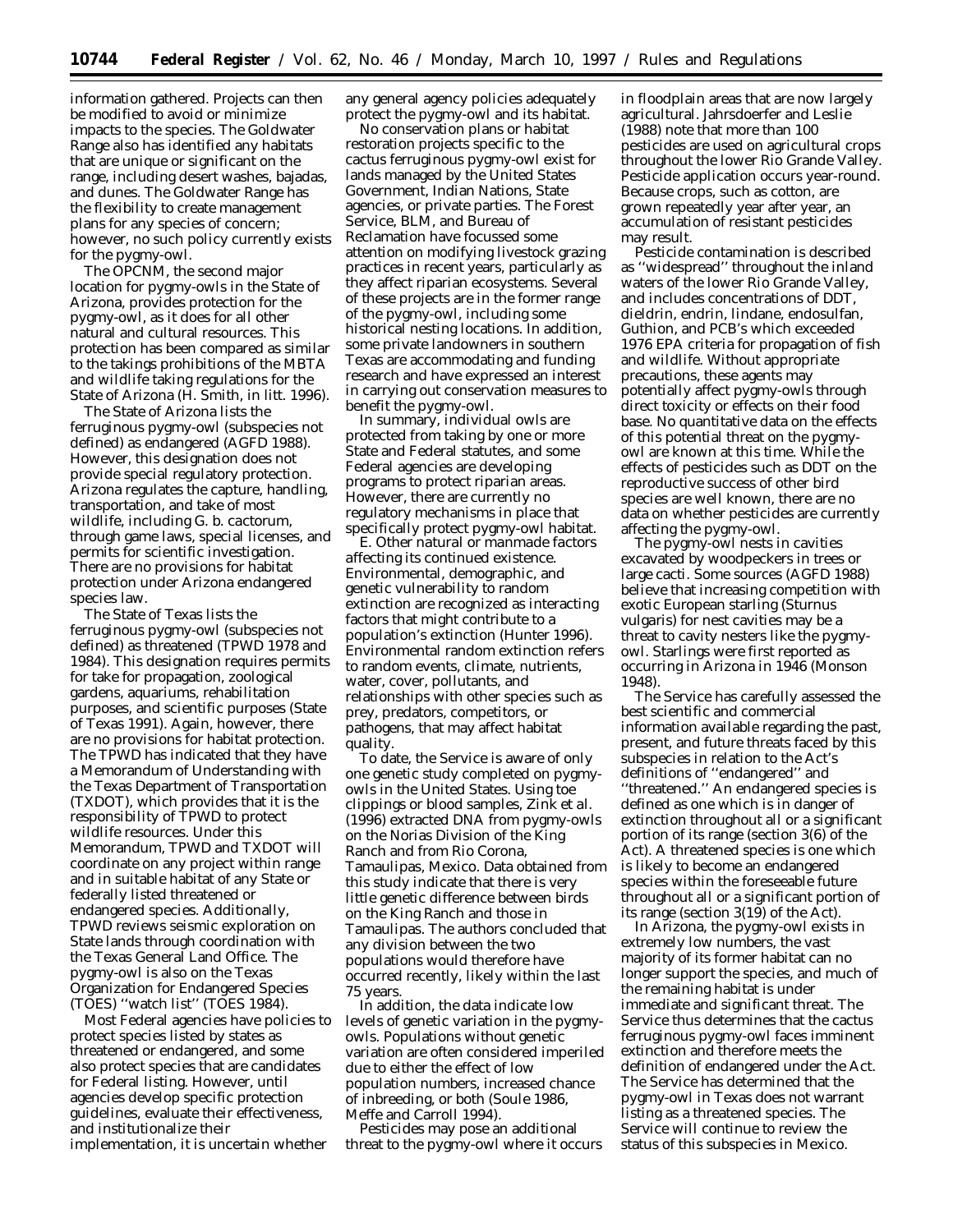# **Critical Habitat**

Critical habitat, is defined in section 3 of the Act as—(i) The specific areas within the geographical area occupied by a species, at the time it is listed in accordance with the Act, on which are found those physical or biological features (I) essential to the conservation of the species and (II) that may require special management considerations or protection, and; (ii) specific areas outside the geographical area which are occupied by a species at the time it is listed, upon a determination that such areas are essential for the conservation of the species. ''Conservation'' means the use of all methods and procedures needed to bring the species to the point at which listing under the Act is no longer necessary.

Section  $4(a)(3)$  of the Act, as amended, and implementing regulations (50 CFR 242.12) require that, to the maximum extent prudent and determinable, the Secretary designate critical habitat at the time a species is determined to be endangered or threatened. Critical habitat was proposed for the cactus ferruginous pygmy-owl in Arizona in the proposed rule. However, because the pygmy-owl has been a sought after species for birding enthusiasts, the Service now believes that the designation of critical habitat and the subsequent publication of location maps and detailed locality descriptions would harm the species rather than aid in its conservation. The Service determines that designation of critical habitat for the cactus ferruginous pygmy-owl in Arizona is not prudent.

Although the Service is not finalizing the portion of the proposed rule to list the Texas population as threatened and critical habitat designation is not an issue for that population, the Service is aware that the Texas population may be impacted by birding activities, as well. However, pygmy-owls in Texas are located on private land, which benefits from bird enthusiasts. The Texas population does not face the same potential harm or harassment threats as the Arizona pygmy-owls occurring on public land because of more limited access to the Texas population. Additionally, some areas of private land that allow birding excursions may be specifically managed to benefit pygmy owls in Texas.

As noted in factor B ''Overutilization for commercial, recreational, scientific, or educational purposes'' in this rule, the pygmy-owl is highly sought by birders concentrating on the remaining known localities in the United States. Excessive uncontrolled attention by birders may affect the occurrence,

behavior, and reproductive success of the pygmy-owl. A recently advertised birding excursion in southeast Arizona specifically mentions pygmy-owls as a target species. The Service feels that although the proposed rule and the proposed critical habitat designation contained therein provided maps and detailed location descriptions, no new pygmy-owl localities discovered since the publication of the proposed rule have been disclosed. Pygmy-owl locations in Arizona should not be disclosed because of the potential for harassment and harm.

Additionally, the Service is concerned that the publication of specific pygmyowl localities in Arizona would make the species and specifically pygmy-owl nests, more vulnerable to acts of vandalism, and increase the difficulties of enforcement. Because of the increased pressures exerted by birding enthusiasts and the possibility of acts of vandalism, the Service believes that conservation of the pygmy-owl is better addressed through the recovery process and through the section 7 consultation process. Designation of critical habitat for the pygmy owl in Arizona is not prudent.

### **Special Rule**

The Service included a proposed special rule under section 4(d) of the Act for the proposed threatened pygmyowl population in Texas. (See the proposed rule for a discussion of the proposed special rule). However, the Service has determined that the cactus ferruginous pygmy-owl in Texas does not warrant threatened status and thus the special rule is no longer under consideration.

### **Available Conservation Measures**

Conservation measures provided to species listed as endangered or threatened under the Act include recognition, recovery actions, requirements for Federal protection, and prohibitions against certain practices. Recognition through listing encourages and results in conservation actions by Federal, State, and private agencies, groups, and individuals. The Act provides for possible land acquisition and cooperation with the states and authorizes recovery plans for all listed species. The protection required for Federal agencies and the prohibitions against taking and harm are discussed, in part, below.

Section 7(a) of the Act, as amended, requires Federal agencies to evaluate their actions with respect to any species that is proposed or listed as endangered or threatened and with respect to its critical habitat, if any is being

designated. Regulations implementing this interagency cooperation provision of the Act are codified at 50 CFR Part 402. Section 7(a)(4) requires Federal agencies to confer informally with the Service on any action that is likely to jeopardize the continued existence of a proposed species or result in destruction or adverse modification of proposed critical habitat. If a species is listed subsequently, Section 7(a)(2) requires Federal agencies to ensure that activities they authorize, fund, or carry out are not likely to jeopardize the continued existence of such a species or to destroy or adversely modify its critical habitat. If a Federal action may affect a listed species or its critical habitat, the responsible Federal agency must enter into consultation with the Service.

The Act and implementing regulations found at 50 CFR 17.21 and 17.31 set forth a series of general prohibitions and exceptions that apply to all endangered and threatened wildlife, respectively. These prohibitions, in part, make it illegal for any person subject to the jurisdiction of the United States to take (includes harass, harm, pursue, hunt, shoot, wound, kill, trap, or collect; or to attempt any of these), import or export, ship in interstate commerce in the course of commercial activity, or sell or offer for sale in interstate or foreign commerce any listed species. It also is illegal to possess, sell, deliver, carry, transport, or ship any such wildlife that has been taken illegally. Certain exceptions apply to agents of the Service and the State conservation agencies.

Regulations at 50 CFR 17.3 define the terms ''harm'' and ''harass'' as used under the Act's definition of ''take.'' ''Harm'' is defined as an act which actually kills or injures wildlife. Such acts may include significant habitat modification that impairs essential behavioral patterns, including breeding, feeding, or sheltering. ''Harass'' is defined as an intentional or negligent act or omission which creates a likelihood of injury to wildlife by annoying it to such an extent as to significantly disrupt normal behavior patterns, including, but not limited to, breeding, feeding, or sheltering.

Permits may be issued to carry out otherwise prohibited activities involving endangered and threatened wildlife species under certain circumstances. Regulations governing permits are at 50 CFR 17.22, 17.23, and 17.32. Such permits are available for scientific purposes, to enhance the propagation or survival of the species, and/or for incidental take in connection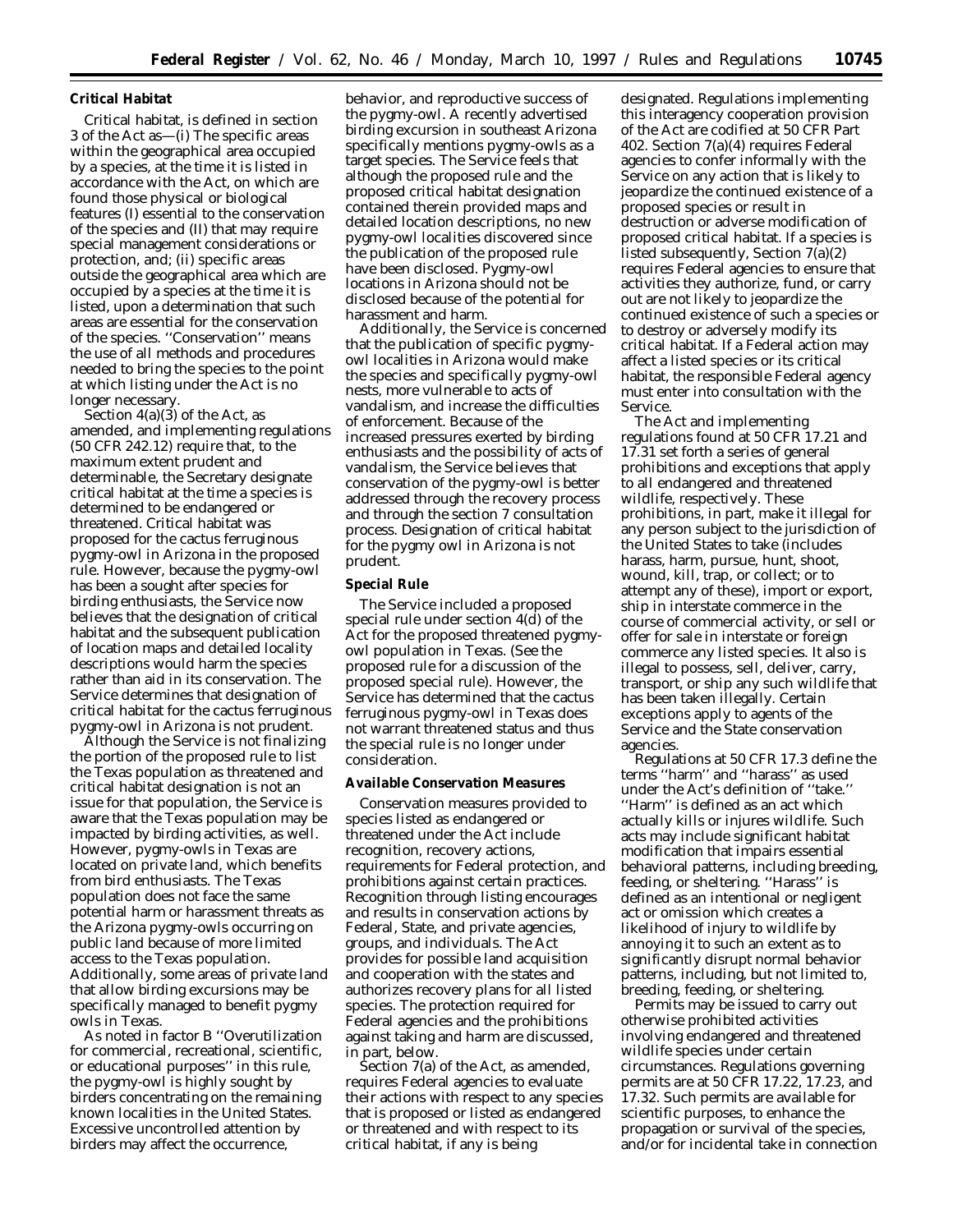with otherwise lawful activities. For threatened species, there are also permits for zoological exhibition, educational purposes, or special purposes consistent with the purpose of the Act.

Service policy published in the **Federal Register** on July 1, 1994 (59 FR 34272), requires, to the maximum practicable extent at the time a species is listed, identification of those activities that would or would not likely constitute a violation of section 9 of the Act. The intent of this policy is to increase public awareness of the effect of this listing on proposed and ongoing activities within the species' range.

The Service believes that, based on the best available information, the following actions will not result in a violation of section 9—

(1) Clearing of unoccupied habitat;

(2) Removal of trees within occupied habitat that are not known to be used for nesting, and as long as the number removed would not result in significant habitat fragmentation or substantially diminish the overall value of the habitat;

(3) One-time or short-term noise disturbance during the breeding season;

(4) Clearing of vegetation in or along previously disturbed areas, such as fences or roads;

(5) Low level flights more than one mile to the side of or greater than 300 m (1000 ft) above occupied habitat;

(6) Grazing, to a level that does not seriously deplete understory vegetation.

Activities that the Service believes could potentially harm, harass, or otherwise take the pygmy-owl include, but are not limited to—

(1) Removal of nest trees;

(2) Removal of a nest box in use by the pygmy-owl;

(3) Clearing or significant modification of occupied habitat, whether or not the nest tree is included;

(4) Sustained noise disturbance during the breeding season;

(5) Pursuit or harassment of individual birds;

(6) Frequent or lengthy low-level flights over occupied habitat during the breeding season;

(7) Severe overgrazing that results in the removal of understory vegetation.

Questions regarding whether specific activities will constitute a violation of section 9 should be directed to the Field Supervisor of the Service's Arizona Ecological Services Field Office (see **ADDRESSES** section). Requests for copies of the regulations concerning listed species and general inquiries regarding prohibitions and permits may be addressed to the Fish and Wildlife Service, Ecological Services, Endangered Species Permits, P.O. Box 1306, Albuquerque, New Mexico, 87103-1306 (505/248–6282).

## **National Environmental Policy Act**

The Service has determined that Environmental Assessments and Environmental Impact Statements, as defined under the authority of the National Environmental Policy Act of 1969, need not be prepared in connection with regulations adopted pursuant to section 4(a) of the Act. A notice outlining the Service's reasons for this determination was published in the **Federal Register** on October 25, 1983 (48 FR 49244).

## **Required Determinations**

The Service has examined this regulation under the Paperwork Reduction Act of 1995 and found it to contain no information collection

requirements. This rulemaking was not subject to review by the Office of Management and Budget under Executive Order 12866.

### **References Cited**

A complete list of all references cited herein is available upon request from the Field Supervisor, Arizona Ecological Services Field Office (see **ADDRESSES** section).

Author: The primary authors of this final rule are Mary E. Richardson for Arizona at 602/640–2720 and Bill Seawell for Texas at (512/997–9005 (see **ADDRESSES SECTION).**

**Lists of Subjects in 50 CFR Part 17**

Endangered and threatened species, Exports, Imports, Reporting and recordkeeping requirements, and Transportation.

### **Regulation Promulgation**

Accordingly, part 17, subchapter B of chapter I, title 50 of the Code of Federal Regulations, is amended as set forth below:

# **PART 17—[AMENDED]**

1. The authority citation for part 17 continues to read as follows:

**Authority:** 16 U.S.C. 1361–1407; 16 U.S.C. 1531–1544; 16 U.S.C. 4201–4245; Pub. L. 99– 625, 100 Stat. 3500; unless otherwise noted.

2. Section 17.11(h) is amended by adding the following, in alphabetical order under Birds, to the list of Endangered and Threatened Wildlife, to read as follows:

### **§ 17.11 Endangered and threatened wildlife.**

\* \* \* \* \* (h) \* \* \*

| <b>Species</b>                    |                                        |                             | Vertebrate popu-<br>lation where en- |               |             | Critical  | Special   |
|-----------------------------------|----------------------------------------|-----------------------------|--------------------------------------|---------------|-------------|-----------|-----------|
| Common name                       | Scientific name                        | Historic range              | dangered or threat-<br>ened          | <b>Status</b> | When listed | habitat   | rules     |
| $\star$<br><b>BIRDS</b>           |                                        |                             | $\star$                              |               |             |           |           |
| $\star$                           |                                        | $\star$                     | $\star$                              |               | $\star$     |           | $\star$   |
| Pygmy-owl, cactus<br>ferruginous. | Glaucidium<br>brasilianum<br>cactorum. | U.S.A. (AZ, TX),<br>Mexico. | AZ                                   |               | 610         | <b>NA</b> | <b>NA</b> |
|                                   |                                        | $\star$                     | $\star$                              |               |             |           | $\star$   |